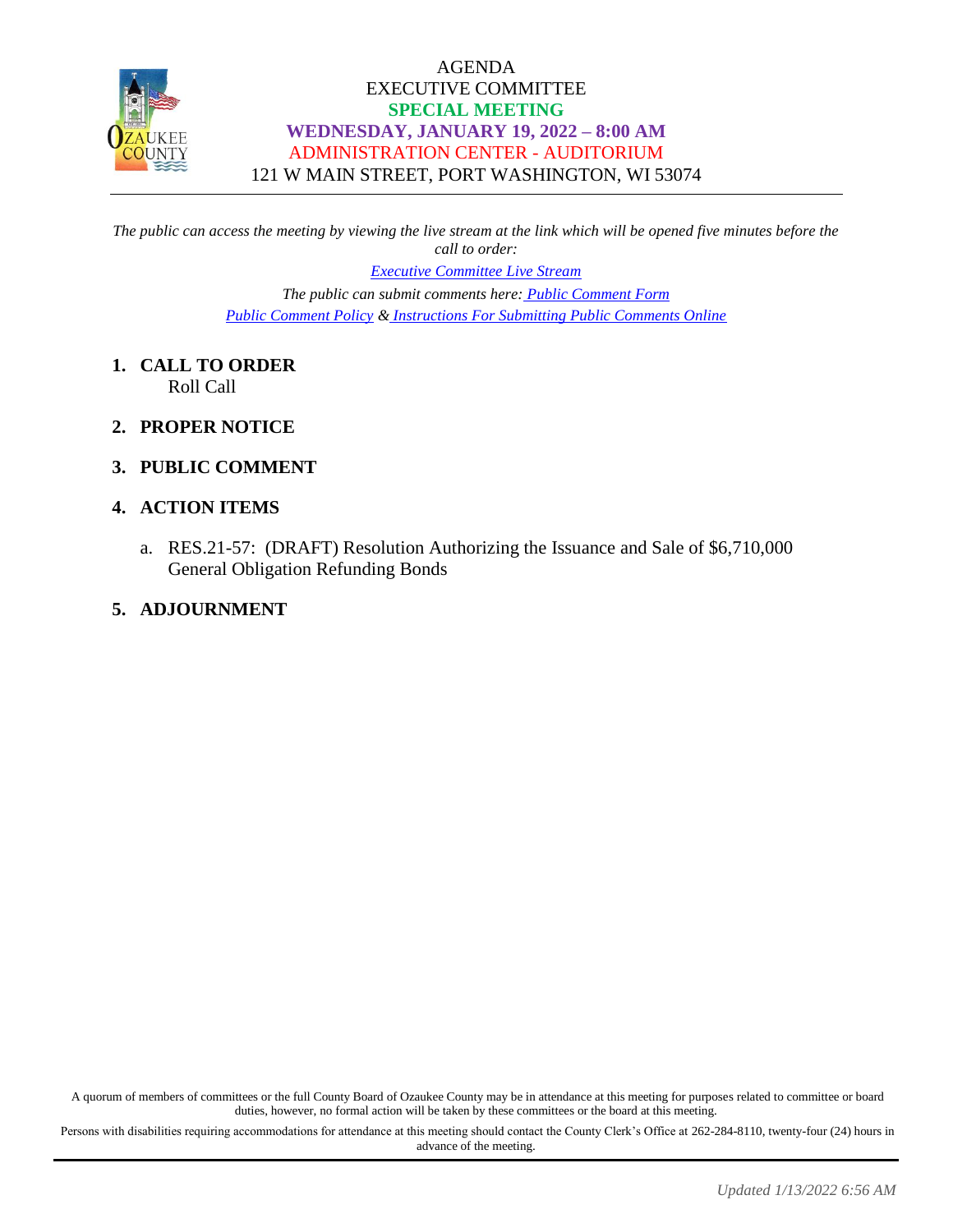#### RESOLUTION NO. 21-57

#### (DRAFT) RESOLUTION AUTHORIZING THE ISSUANCE AND SALE OF \$6,710,000 GENERAL OBLIGATION REFUNDING BONDS

WHEREAS, the County Board of Supervisors hereby finds and determines that it is necessary, desirable and in the best interest of Ozaukee County, Wisconsin (the "County") to raise funds for the public purpose of refunding certain outstanding obligations of the County, including interest on them, specifically, the General Obligation County Building Bonds, dated August 28, 2014 (the "Refunded Obligations") (the "Refunding");

WHEREAS, the County Board of Supervisors deems it to be necessary, desirable and in the best interest of the County to refund the Refunded Obligations for the purpose of achieving debt service savings;

WHEREAS, the County is authorized by the provisions of Section 67.04, Wisconsin Statutes, to borrow money and issue general obligation refunding bonds to refinance its outstanding obligations;

WHEREAS, none of the proceeds of the Bonds shall be used to fund the operating expenses of the general fund of the County or to fund the operating expenses of any special revenue fund of the County that is supported by the property taxes;

WHEREAS, the County has directed Robert W. Baird & Co. Incorporated ("Baird") to take the steps necessary to sell general obligation refunding bonds (the "Bonds") to pay the cost of the Refunding;

WHEREAS, Baird, in consultation with the officials of the County, prepared an Official Notice of Sale (a copy of which is attached hereto as Exhibit A and incorporated herein by this reference) setting forth the details of and the bid requirements for the Bonds and indicating that the Bonds would be offered for public sale;

WHEREAS, the County Clerk (in consultation with Baird) caused a form of notice of the sale to be published and/or announced and caused the Official Notice of Sale to be distributed to potential bidders offering the Bonds for public sale;

WHEREAS, the County has duly received bids for the Bonds as described on the Bid Tabulation attached hereto as Exhibit B and incorporated herein by this reference (the "Bid Tabulation"); and

WHEREAS, it has been determined that the bid proposal (the "Proposal") submitted by the financial institution listed first on the Bid Tabulation fully complies with the bid requirements set forth in the Official Notice of Sale and is deemed to be the most advantageous to the County. Baird has recommended that the County accept the Proposal. A copy of said Proposal submitted by such institution (the "Purchaser") is attached hereto as Exhibit C and incorporated herein by this reference.

NOW, THEREFORE, BE IT RESOLVED by the County Board of Supervisors of the County that:

Section 1. Ratification of the Official Notice of Sale and Offering Materials. The County Board of Supervisors hereby ratifies and approves the details of the Bonds set forth in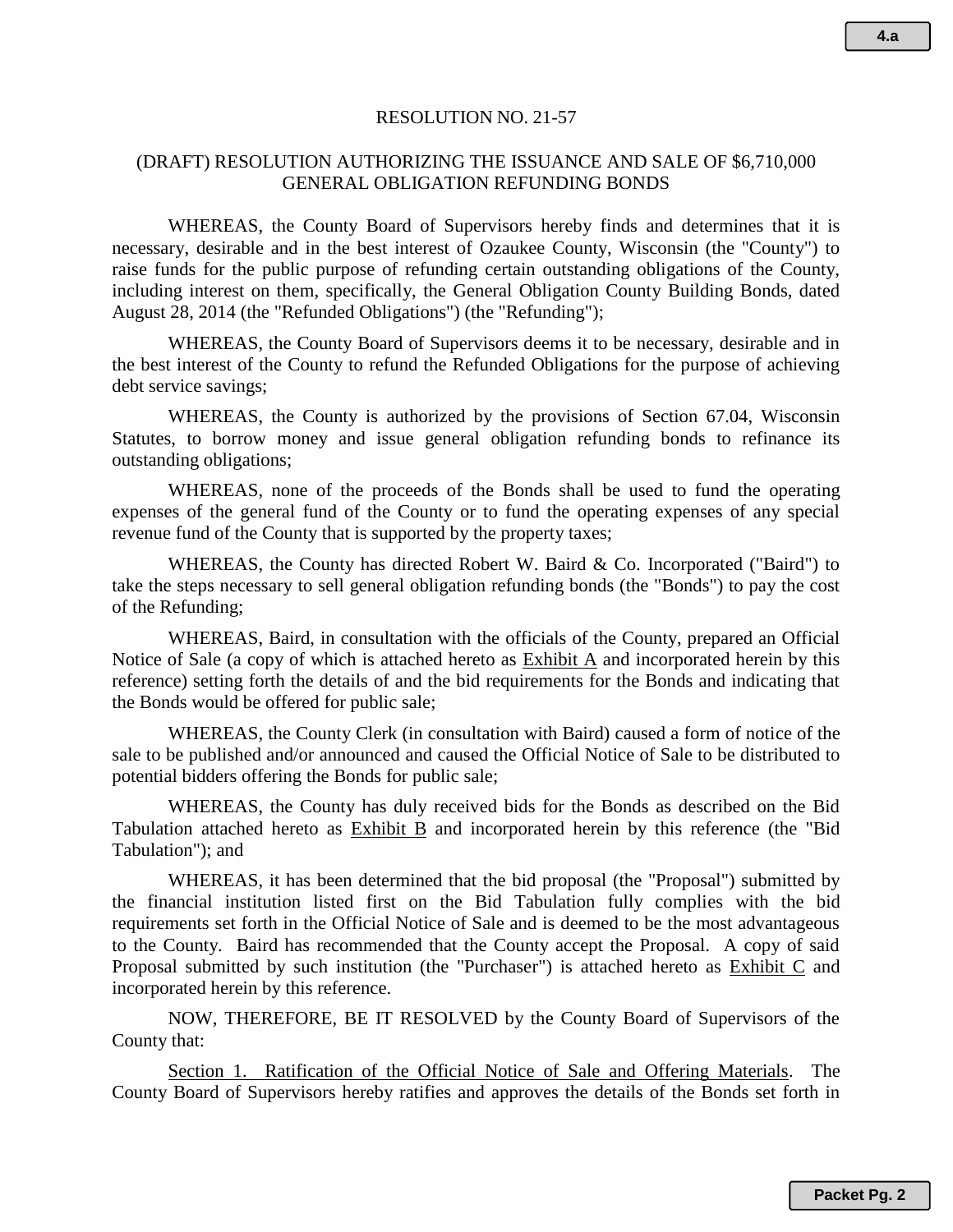Exhibit A attached hereto as and for the details of the Bonds. The Official Notice of Sale and any other offering materials prepared and circulated by Baird are hereby ratified and approved in all respects. All actions taken by officers of the County and Baird in connection with the preparation and distribution of the Official Notice of Sale, and any other offering materials are hereby ratified and approved in all respects.

Section 1A. Authorization and Award of the Bonds. For the purpose of paying the cost of the Refunding, there shall be borrowed pursuant to Section 67.04, Wisconsin Statutes, the principal sum of SIX MILLION SEVEN HUNDRED TEN THOUSAND DOLLARS (\$6,710,000) from the Purchaser in accordance with the terms and conditions of the Proposal. The Proposal of the Purchaser offering to purchase the Bonds for the sum set forth on the Proposal, plus accrued interest to the date of delivery, resulting in a true interest cost as set forth on the Proposal, is hereby accepted. The Chairperson and County Clerk or other appropriate officers of the County are authorized and directed to execute an acceptance of the Proposal on behalf of the County. The good faith deposit of the Purchaser shall be applied in accordance with the Official Notice of Sale, and any good faith deposits submitted by unsuccessful bidders shall be promptly returned. The Bonds shall bear interest at the rates set forth on the Proposal.

Section 2. Terms of the Bonds. The Bonds shall be designated "General Obligation Refunding Bonds"; shall be issued in the aggregate principal amount of \$6,710,000; shall be dated February 23, 2022; shall be in the denomination of \$5,000 or any integral multiple thereof; shall be numbered R-1 and upward; and shall bear interest at the rates per annum and mature on March 1 of each year, in the years and principal amounts as set forth on the Pricing Summary attached hereto as Exhibit D-1 and incorporated herein by this reference. Interest shall be payable semi-annually on March 1 and September 1 of each year commencing on September 1, 2022. Interest shall be computed upon the basis of a 360-day year of twelve 30-day months and will be rounded pursuant to the rules of the Municipal Securities Rulemaking Board. The schedule of principal and interest payments due on the Bonds is set forth on the Debt Service Schedule attached hereto as Exhibit D-2 and incorporated herein by this reference (the "Schedule").

Section 3. Redemption Provisions. The Bonds maturing on March 1, 2030 and thereafter are subject to redemption prior to maturity, at the option of the County, on March 1, 2029 or on any date thereafter. Said Bonds are redeemable as a whole or in part, and if in part, from maturities selected by the County, and within each maturity by lot, at the principal amount thereof, plus accrued interest to the date of redemption.

Section 4. Form of the Bonds. The Bonds shall be issued in registered form and shall be executed and delivered in substantially the form attached hereto as Exhibit E and incorporated herein by this reference.

#### Section 5. Tax Provisions.

(A) Direct Annual Irrepealable Tax Levy. For the purpose of paying the principal of and interest on the Bonds as the same becomes due, the full faith, credit and resources of the County are hereby irrevocably pledged, and there is hereby levied upon all of the taxable property of the County a direct annual irrepealable tax in the years 2022 through 2033 for the payments due in the years 2022 through 2034 in the amounts set forth on the Schedule. The amount of tax levied in the year 2022 shall be the total amount of debt service due on the Bonds in the years 2022 and 2023; provided that the amount of such tax carried onto the tax rolls shall be abated by any amounts appropriated pursuant to subsection (D) below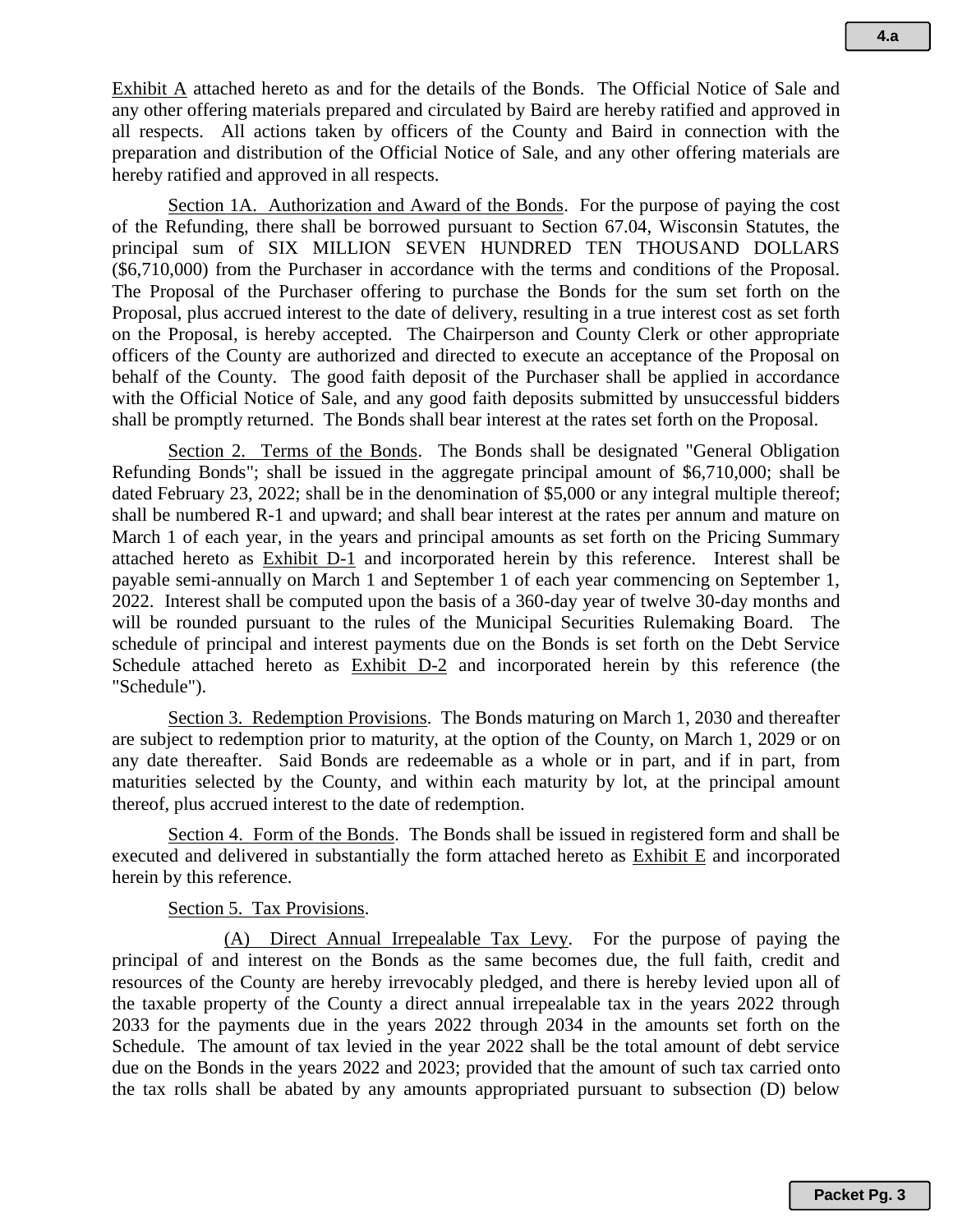(B) Tax Collection. So long as any part of the principal of or interest on the Bonds remains unpaid, the County shall be and continue without power to repeal such levy or obstruct the collection of said tax until all such payments have been made or provided for. After the issuance of the Bonds, said tax shall be, from year to year, carried onto the tax roll of the County and collected in addition to all other taxes and in the same manner and at the same time as other taxes of the County for said years are collected, except that the amount of tax carried onto the tax roll may be reduced in any year by the amount of any surplus money in the Debt Service Fund Account created below.

(C) Additional Funds. If at any time there shall be on hand insufficient funds from the aforesaid tax levy to meet principal and/or interest payments on said Bonds when due, the requisite amounts shall be paid from other funds of the County then available, which sums shall be replaced upon the collection of the taxes herein levied.

(D) Appropriation. The County hereby appropriates from taxes levied in anticipation of the issuance of the Bonds, amounts levied to pay debt service on the Refunded Obligations or other funds of the County on hand a sum sufficient to be irrevocably deposited in the segregated Debt Service Fund Account created below and used to pay debt service on the Bonds coming due in 2022 as set forth on the Schedule.

#### Section 6. Segregated Debt Service Fund Account.

(A) Creation and Deposits. There be and there hereby is established in the treasury of the County, if one has not already been created, a debt service fund, separate and distinct from every other fund, which shall be maintained in accordance with generally accepted accounting principles. Debt service or sinking funds established for obligations previously issued by the County may be considered as separate and distinct accounts within the debt service fund.

Within the debt service fund, there hereby is established a separate and distinct account designated as the "Debt Service Fund Account for General Obligation Refunding Bonds, dated February 23, 2022" (the "Debt Service Fund Account") and such account shall be maintained until the indebtedness evidenced by the Bonds is fully paid or otherwise extinguished. There shall be deposited into the Debt Service Fund Account (i) all accrued interest received by the County at the time of delivery of and payment for the Bonds; (ii) any premium not used for the Refunding which may be received by the County above the par value of the Bonds and accrued interest thereon; (iii) all money raised by the taxes herein levied and any amounts appropriated for the specific purpose of meeting principal of and interest on the Bonds when due; (iv) such other sums as may be necessary at any time to pay principal of and interest on the Bonds when due; (v) surplus monies in the Borrowed Money Fund as specified below; and (vi) such further deposits as may be required by Section 67.11, Wisconsin Statutes.

(B) Use and Investment. No money shall be withdrawn from the Debt Service Fund Account and appropriated for any purpose other than the payment of principal of and interest on the Bonds until all such principal and interest has been paid in full and the Bonds canceled; provided (i) the funds to provide for each payment of principal of and interest on the Bonds prior to the scheduled receipt of taxes from the next succeeding tax collection may be invested in direct obligations of the United States of America maturing in time to make such payments when they are due or in other investments permitted by law; and (ii) any funds over and above the amount of such principal and interest payments on the Bonds may be used to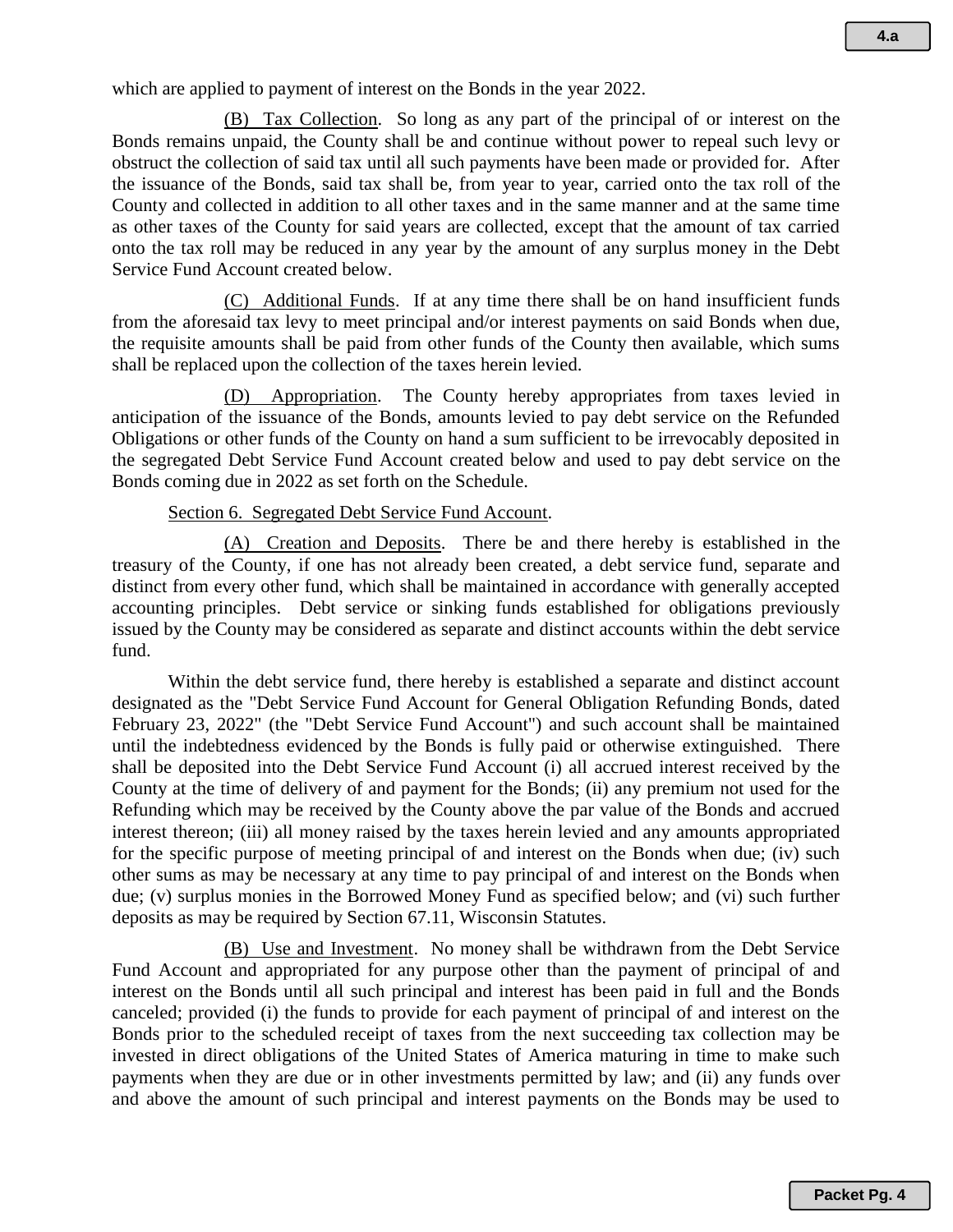reduce the next succeeding tax levy, or may, at the option of the County, be invested by purchasing the Bonds as permitted by and subject to Section 67.11(2)(a), Wisconsin Statutes, or in permitted municipal investments under the pertinent provisions of the Wisconsin Statutes ("Permitted Investments"), which investments shall continue to be a part of the Debt Service Fund Account. Any investment of the Debt Service Fund Account shall at all times conform with the provisions of the Internal Revenue Code of 1986, as amended (the "Code") and any applicable Treasury Regulations (the "Regulations").

(C) Remaining Monies. When all of the Bonds have been paid in full and canceled, and all Permitted Investments disposed of, any money remaining in the Debt Service Fund Account shall be transferred and deposited in the general fund of the County, unless the County Board of Supervisors directs otherwise.

Section 7. Proceeds of the Bonds; Segregated Borrowed Money Fund. The proceeds of the Bonds (the "Bond Proceeds") (other than any premium not used for the Refunding and accrued interest which must be paid at the time of the delivery of the Bonds into the Debt Service Fund Account created above) shall be deposited into a special fund (the "Borrowed Money Fund") separate and distinct from all other funds of the County and disbursed solely for the purpose or purposes for which borrowed. In no event shall monies in the Borrowed Money Fund be used to fund operating expenses of the general fund of the County or of any special revenue fund of the County that is supported by property taxes. Monies in the Borrowed Money Fund may be temporarily invested in Permitted Investments. Any monies, including any income from Permitted Investments, remaining in the Borrowed Money Fund after the purpose or purposes for which the Bonds have been issued have been accomplished, and, at any time, any monies as are not needed and which obviously thereafter cannot be needed for such purpose(s) shall be deposited in the Debt Service Fund Account.

Section 8. No Arbitrage. All investments made pursuant to this Resolution shall be Permitted Investments, but no such investment shall be made in such a manner as would cause the Bonds to be "arbitrage bonds" within the meaning of Section 148 of the Code or the Regulations and an officer of the County, charged with the responsibility for issuing the Bonds, shall certify as to facts, estimates, circumstances and reasonable expectations in existence on the date of delivery of the Bonds to the Purchaser which will permit the conclusion that the Bonds are not "arbitrage bonds," within the meaning of the Code or Regulations.

Section 9. Compliance with Federal Tax Laws. (a) The County represents and covenants that the projects financed by the Bonds and by the Refunded Obligations and the ownership, management and use of the projects will not cause the Bonds and the Refunded Obligations to be "private activity bonds" within the meaning of Section 141 of the Code. The County further covenants that it shall comply with the provisions of the Code to the extent necessary to maintain the tax-exempt status of the interest on the Bonds including, if applicable, the rebate requirements of Section 148(f) of the Code. The County further covenants that it will not take any action, omit to take any action or permit the taking or omission of any action within its control (including, without limitation, making or permitting any use of the proceeds of the Bonds) if taking, permitting or omitting to take such action would cause any of the Bonds to be an arbitrage bond or a private activity bond within the meaning of the Code or would otherwise cause interest on the Bonds to be included in the gross income of the recipients thereof for federal income tax purposes. The County Clerk or other officer of the County charged with the responsibility of issuing the Bonds shall provide an appropriate certificate of the County certifying that the County can and covenanting that it will comply with the provisions of the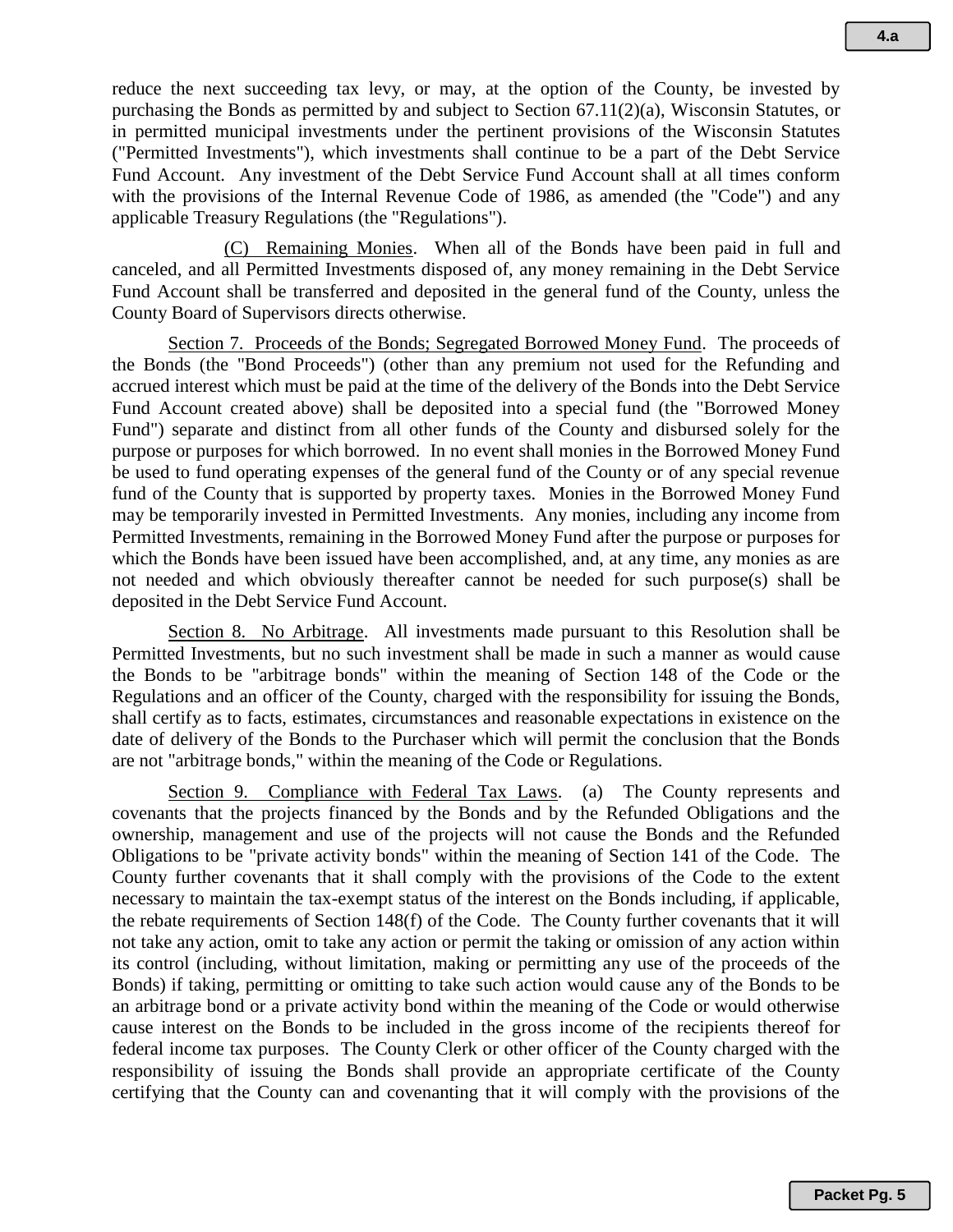#### Code and Regulations.

(b) The County also covenants to use its best efforts to meet the requirements and restrictions of any different or additional federal legislation which may be made applicable to the Bonds provided that in meeting such requirements the County will do so only to the extent consistent with the proceedings authorizing the Bonds and the laws of the State of Wisconsin and to the extent that there is a reasonable period of time in which to comply.

Section 10. Qualified Tax-Exempt Obligations. The Bonds are deemed designated as "qualified tax-exempt obligations" to the extent permitted by the provisions of Section  $265(b)(3)(D)(ii)$  of the Code. Any Bonds which cannot be deemed designated are hereby designated as "qualified tax-exempt obligations" pursuant to Section 265(b)(3) of the Code, relating to the ability of financial institutions to deduct from income for federal income tax purposes, interest expense that is allocable to carrying and acquiring tax-exempt obligations.

Section 11. Execution of the Bonds; Closing; Professional Services. The Bonds shall be issued in printed form, executed on behalf of the County by the manual or facsimile signatures of the Chairperson and County Clerk, authenticated, if required, by the Fiscal Agent (defined below), sealed with its official or corporate seal, if any, or a facsimile thereof, and delivered to the Purchaser upon payment to the County of the purchase price thereof, plus accrued interest to the date of delivery (the "Closing"). The facsimile signature of either of the officers executing the Bonds may be imprinted on the Bonds in lieu of the manual signature of the officer but, unless the County has contracted with a fiscal agent to authenticate the Bonds, at least one of the signatures appearing on each Bond shall be a manual signature. In the event that either of the officers whose signatures appear on the Bonds shall cease to be such officers before the Closing, such signatures shall, nevertheless, be valid and sufficient for all purposes to the same extent as if they had remained in office until the Closing. The aforesaid officers are hereby authorized and directed to do all acts and execute and deliver the Bonds and all such documents, certificates and acknowledgements as may be necessary and convenient to effectuate the Closing. The County hereby authorizes the officers and agents of the County to enter into, on its behalf, agreements and contracts in conjunction with the Bonds, including but not limited to agreements and contracts for legal, trust, fiscal agency, disclosure and continuing disclosure, and rebate calculation services. Any such contract heretofore entered into in conjunction with the issuance of the Bonds is hereby ratified and approved in all respects.

Section 12. Payment of the Bonds; Fiscal Agent. The principal of and interest on the Bonds shall be paid by the County Clerk or the County Treasurer (the "Fiscal Agent").

Section 13. Persons Treated as Owners; Transfer of Bonds. The County shall cause books for the registration and for the transfer of the Bonds to be kept by the Fiscal Agent. The person in whose name any Bond shall be registered shall be deemed and regarded as the absolute owner thereof for all purposes and payment of either principal or interest on any Bond shall be made only to the registered owner thereof. All such payments shall be valid and effectual to satisfy and discharge the liability upon such Bond to the extent of the sum or sums so paid.

Any Bond may be transferred by the registered owner thereof by surrender of the Bond at the office of the Fiscal Agent, duly endorsed for the transfer or accompanied by an assignment duly executed by the registered owner or his attorney duly authorized in writing. Upon such transfer, the Chairperson and County Clerk shall execute and deliver in the name of the transferee or transferees a new Bond or Bonds of a like aggregate principal amount, series and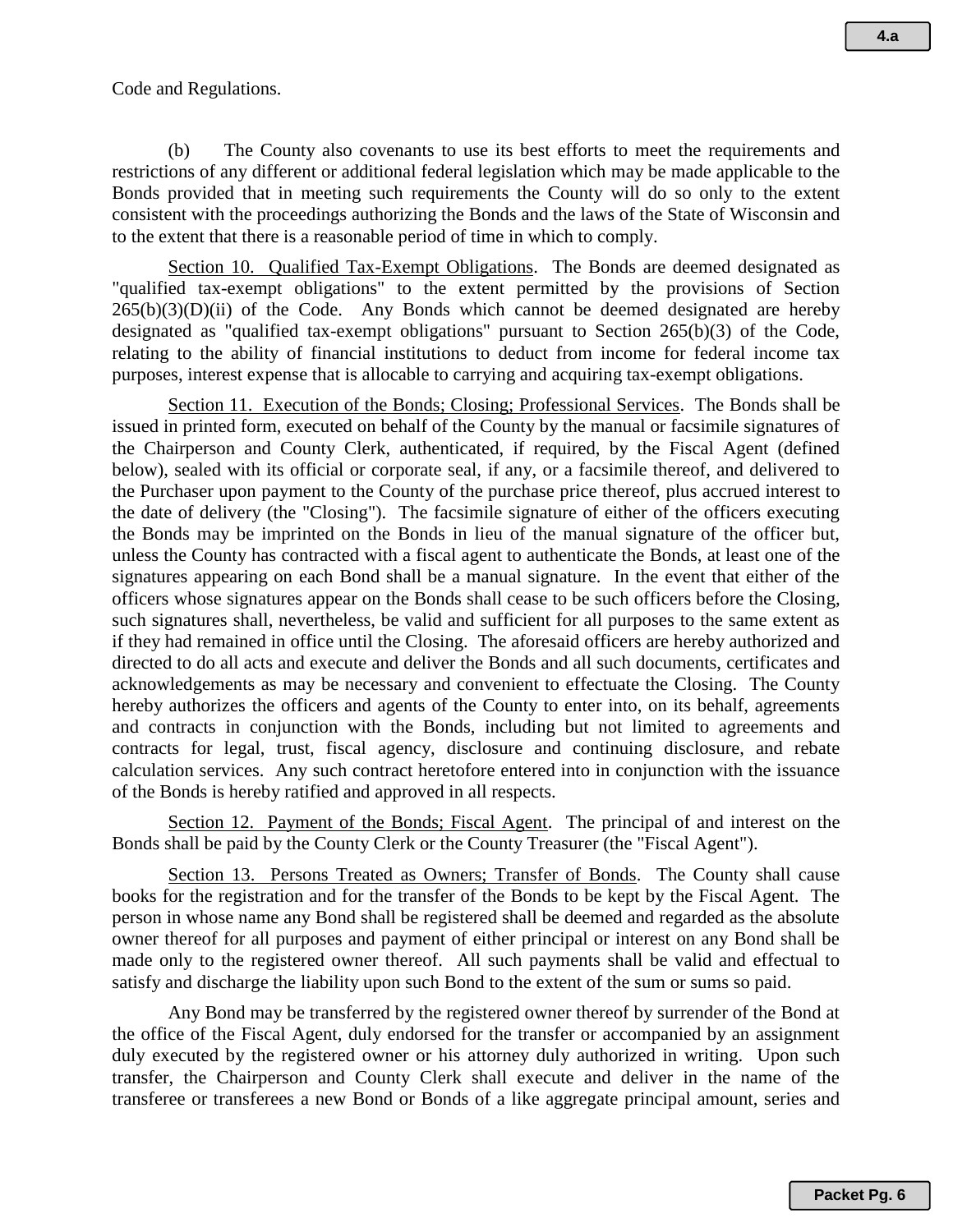maturity and the Fiscal Agent shall record the name of each transferee in the registration book. No registration shall be made to bearer. The Fiscal Agent shall cancel any Bond surrendered for transfer.

The County shall cooperate in any such transfer, and the Chairperson and County Clerk are authorized to execute any new Bond or Bonds necessary to effect any such transfer.

Section 14. Record Date. The 15th day of the calendar month next preceding each interest payment date shall be the record date for the Bonds (the "Record Date"). Payment of interest on the Bonds on any interest payment date shall be made to the registered owners of the Bonds as they appear on the registration book of the County at the close of business on the Record Date.

Section 15. Utilization of The Depository Trust Company Book-Entry-Only System. In order to make the Bonds eligible for the services provided by The Depository Trust Company, New York, New York ("DTC"), the County agrees to the applicable provisions set forth in the Blanket Issuer Letter of Representations, which the County Clerk or other authorized representative of the County is authorized and directed to execute and deliver to DTC on behalf of the County to the extent an effective Blanket Issuer Letter of Representations is not presently on file in the County Clerk's office.

Section 16. Official Statement. The County Board of Supervisors hereby approves the Preliminary Official Statement with respect to the Bonds and deems the Preliminary Official Statement as "final" as of its date for purposes of SEC Rule 15c2-12 promulgated by the Securities and Exchange Commission pursuant to the Securities and Exchange Act of 1934 (the "Rule"). All actions taken by officers of the County in connection with the preparation of such Preliminary Official Statement and any addenda to it or final Official Statement are hereby ratified and approved. In connection with the Closing, the appropriate County official shall certify the Preliminary Official Statement and any addenda or final Official Statement. The County Clerk shall cause copies of the Preliminary Official Statement and any addenda or final Official Statement to be distributed to the Purchaser.

Section 17. Undertaking to Provide Continuing Disclosure. The County hereby covenants and agrees, for the benefit of the owners of the Bonds, to enter into a written undertaking (the "Undertaking") if required by the Rule to provide continuing disclosure of certain financial information and operating data and timely notices of the occurrence of certain events in accordance with the Rule. The Undertaking shall be enforceable by the owners of the Bonds or by the Purchaser on behalf of such owners (provided that the rights of the owners and the Purchaser to enforce the Undertaking shall be limited to a right to obtain specific performance of the obligations thereunder and any failure by the County to comply with the provisions of the Undertaking shall not be an event of default with respect to the Bonds).

To the extent required under the Rule, the Chairperson and County Clerk, or other officer of the County charged with the responsibility for issuing the Bonds, shall provide a Continuing Disclosure Certificate for inclusion in the transcript of proceedings, setting forth the details and terms of the County's Undertaking.

Section 18. Redemption of the Refunded Obligations. The Refunded Obligations are hereby called for prior payment and redemption on March 1, 2022 at a price of par plus accrued interest to the date of redemption.

The County hereby directs the County Clerk to work with Baird to cause timely notice of redemption, in substantially the form attached hereto as  $\overline{\text{Exhibit F}}$  and incorporated herein by this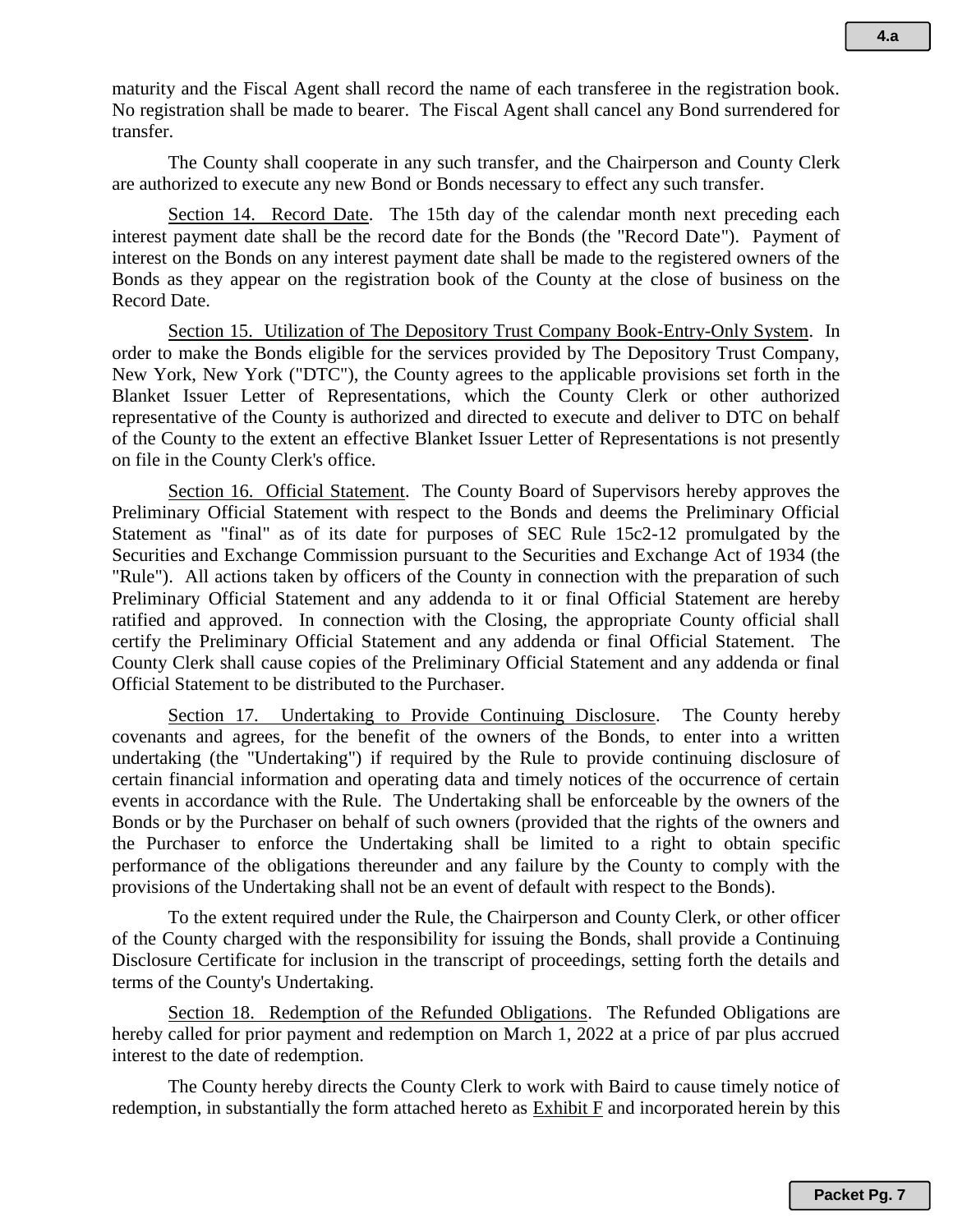reference (the "Notice"), to be provided at the times, to the parties and in the manner set forth on the Notice. Any and all actions heretofore taken by the officers and agents of the County to effectuate the redemption of the Refunded Obligations are hereby ratified and approved.

Section 19. Record Book. The County Clerk shall provide and keep the transcript of proceedings as a separate record book (the "Record Book") and shall record a full and correct statement of every step or proceeding had or taken in the course of authorizing and issuing the Bonds in the Record Book.

Section 20. Bond Insurance. If the Purchaser determines to obtain municipal bond insurance with respect to the Bonds, the officers of the County are authorized to take all actions necessary to obtain such municipal bond insurance. The Chairperson and County Clerk are authorized to agree to such additional provisions as the bond insurer may reasonably request and which are acceptable to the Chairperson and County Clerk including provisions regarding restrictions on investment of Bond proceeds, the payment procedure under the municipal bond insurance policy, the rights of the bond insurer in the event of default and payment of the Bonds by the bond insurer and notices to be given to the bond insurer. In addition, any reference required by the bond insurer to the municipal bond insurance policy shall be made in the form of Bond provided herein.

Section 21. Conflicting Resolutions; Severability; Effective Date. All prior resolutions, rules or other actions of the County Board of Supervisors or any parts thereof in conflict with the provisions hereof shall be, and the same are, hereby rescinded insofar as the same may so conflict. In the event that any one or more provisions hereof shall for any reason be held to be illegal or invalid, such illegality or invalidity shall not affect any other provisions hereof. The foregoing shall take effect immediately upon adoption and approval in the manner provided by law.

Dated at Port Washington, Wisconsin, this 19th day of January, 2022.

*SUMMARY: Resolution Authorizing the Issuance and Sale Of \$6,710,000 General Obligation Refunding Bonds* 

*VOTE REQUIRED: Majority*

EXECUTIVE COMMITTEE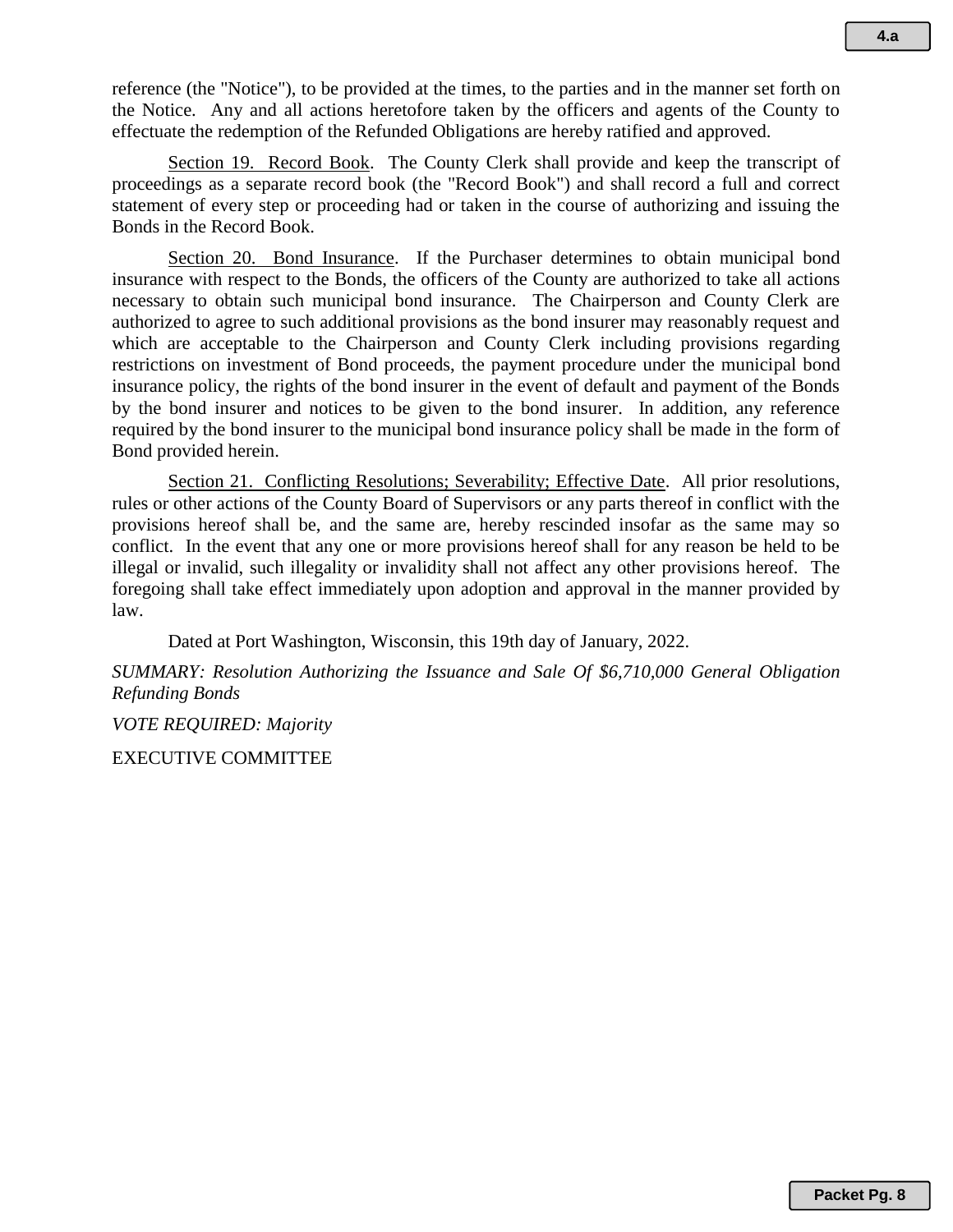## **Executive Committee**

## **AGENDA INFORMATION SHEET**

| <b>AGENDA DATE:</b> | <b>January 19, 2022</b> |  |
|---------------------|-------------------------|--|
| <b>DEPARTMENT:</b>  | <b>Administrator</b>    |  |
| <b>DIRECTOR:</b>    | <b>Jason Dzwinel</b>    |  |
| <b>PREPARER:</b>    | <b>Jason Dzwinel</b>    |  |
|                     |                         |  |

**Agenda Summary** (DRAFT) Resolution Authorizing the Issuance and Sale of \$6,710,000 General Obligation Refunding Bonds

BACKGROUND INFORMATION: The resolution will refinance the debt issued in 2014 for the rehabilitation of the Lasata Care Center Skilled Nursing Facility.

ANALYSIS: The refinancing will include the 12 remaining years of the debt issuance and decrease the current interest rates between 1.0% and 1.5% resulting in approximately \$800,000 in savings over the remaining years.

FISCAL IMPACT: \$800,000 in savings. This debt is supported by the operations of the Lasata Campus and does not impact the county debt levy.

RECOMMENDED MOTION: Staff respectfully requests that the Executive Committee approved the resoltuion to refinance the \$6,710,000 of General Obilgation Bonds.

## **ATTACHMENTS:**

• Baird Lasata Debt Refinancing Presentation (PDF)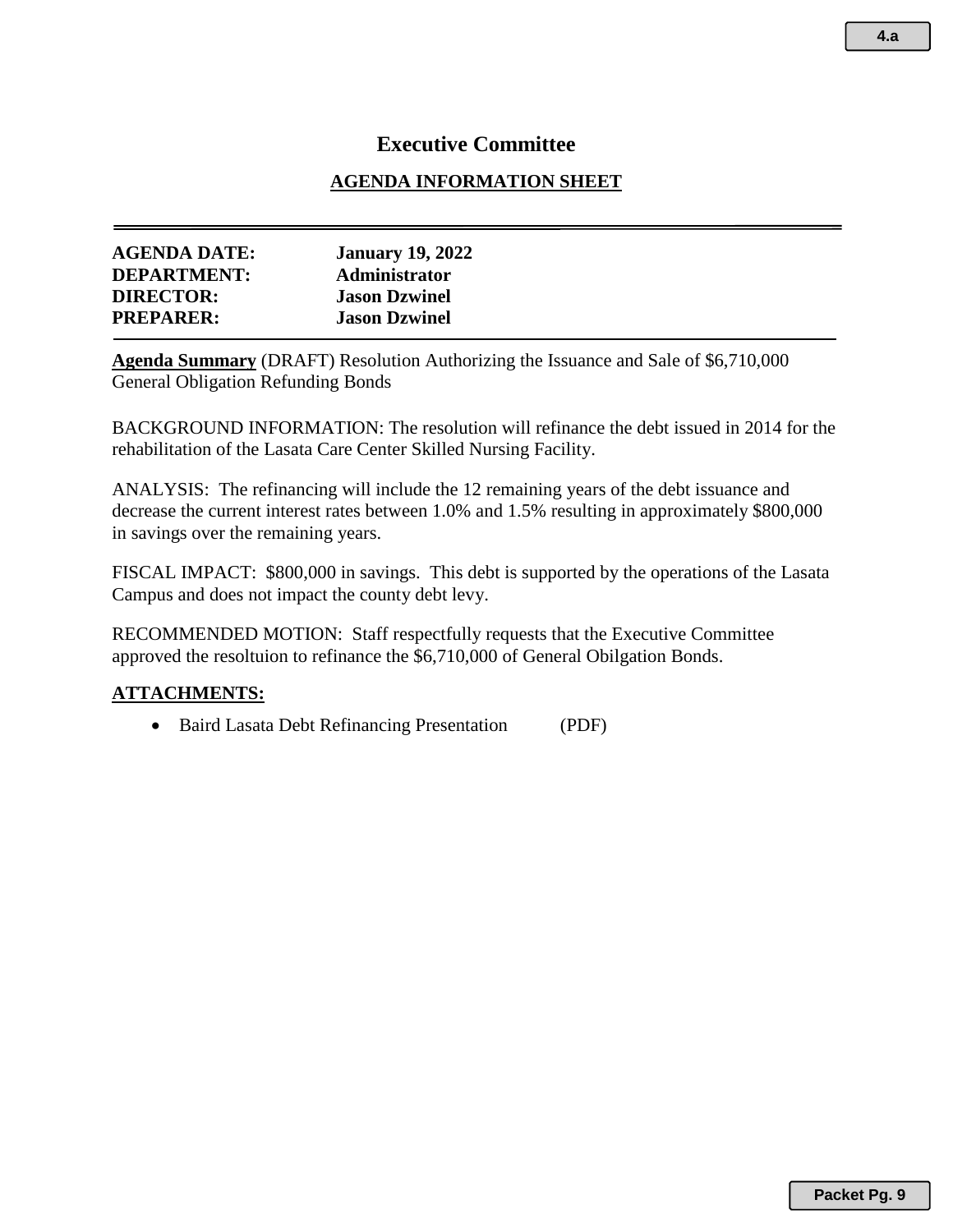

# Baird Public Finance<br>
Managing Director<br>
Managing Director<br>
Managing Director<br>
Managing Director<br>
A14.298.70<br>
bbrewer@rwbaird.co **Attachment: Baird Lasata Debt Refinancing Presentation (RES.21-57 : RESOLUTION**

## **Ozaukee County** Refinancing Discussion

EXECUTIVE COMMITTEE JANUARY 3, 2022

Brian C. Brev Managing Direct 414.298.70 bbrewer@rwbaird.com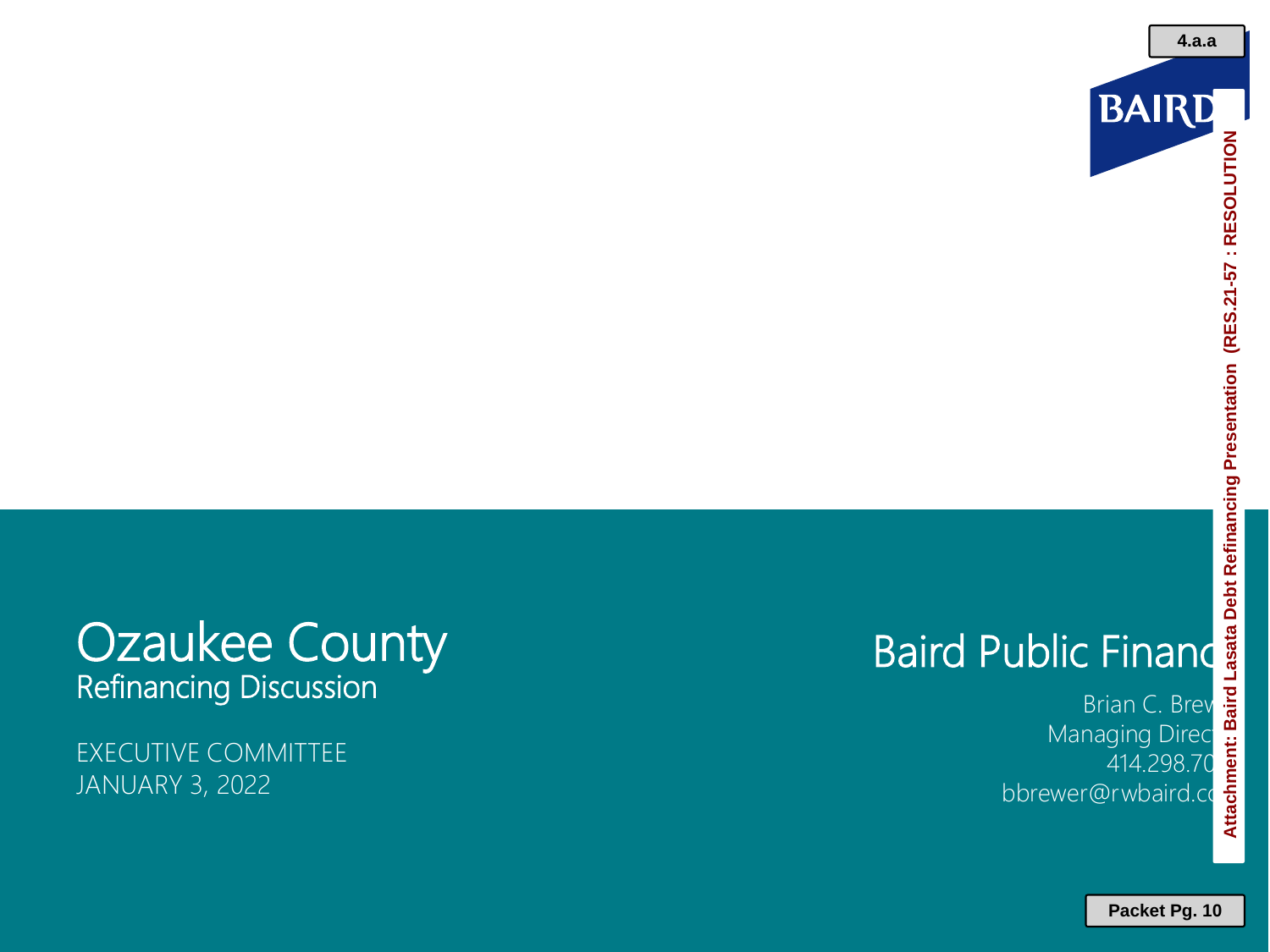# Ozaukee County **CREDIT RATING / HIGHLIGHTS**

**Moody's Investors Service ("Moody's") affirmed the County's general obligation debt rating of "Aaa" and with <sup>a</sup> "stable outlook" on March 29, 2021. "Aaa" is the highest general obligation rating available.**

## **Moody's published Rating Action on March 29, 2021 highlighted the following:**

## **Credit Strengths:**

- Solid financial position
- Moderate leverage
- Sizable, diverse tax base with above average resident income levels

## **Credit Challenges:**

• Enterprise risk associated with a county-owned nursing home

## **Factors that could lead to downgrade:**

- Deterioration of tax base and resident socioeconomic profile
- Narrowing of operating reserves
- Significantly increased leverage



A2 2

A3 1 Below Investment Grade  $\begin{array}{c} \mid \\ \mid \\ \end{array}$ 

Total WI County Ratings | 45

Median WI County Rating | Aa2



**4.a.a**

2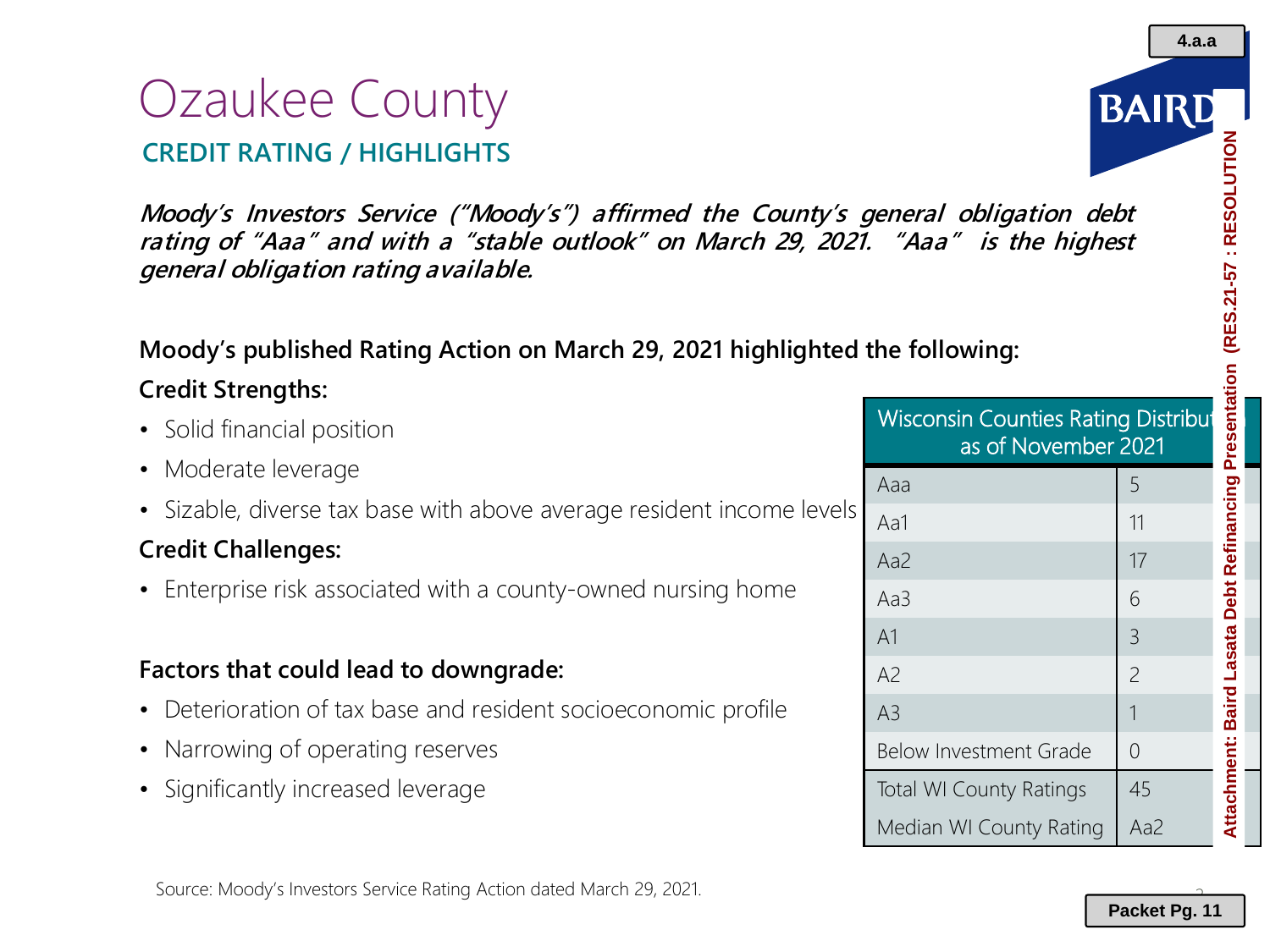

\_\_\_\_\_\_\_\_\_\_\_\_\_\_\_\_\_\_\_\_\_ Source: Refinitiv as of December 16, 2021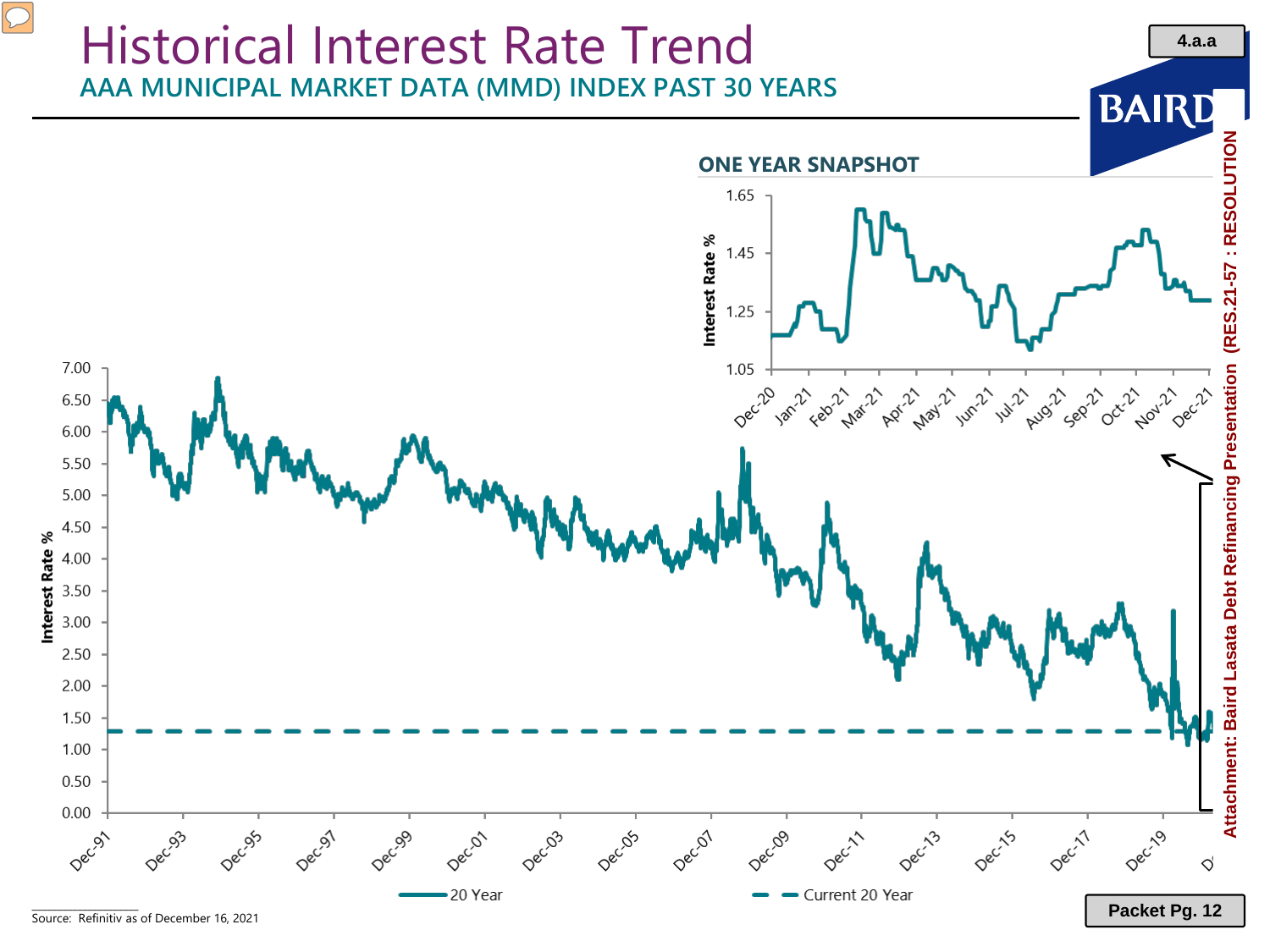# Ozaukee County **OUTSTANDING INDEBTEDNESS**

|                       |              | Issue:<br>Amount:              | $\mathbf{1}$<br>\$4,600,000                                |                                                   |              | Issue:<br>Amount:              | $\overline{2}$<br>\$2,415,000           |                                                                                                 |              | Issue:<br>Amount:              | 3<br>\$6,885,000                                           |                                                                                         |              |  |
|-----------------------|--------------|--------------------------------|------------------------------------------------------------|---------------------------------------------------|--------------|--------------------------------|-----------------------------------------|-------------------------------------------------------------------------------------------------|--------------|--------------------------------|------------------------------------------------------------|-----------------------------------------------------------------------------------------|--------------|--|
|                       |              | Type:                          |                                                            | General Obligation County Building Bonds          |              | Type:                          | General Obligation Refunding Bonds (AR) |                                                                                                 |              | Type:                          | General Obligation Promissory Notes                        |                                                                                         |              |  |
|                       |              | Dated:                         | August 24, 2011                                            |                                                   |              | Dated:                         | May 23, 2012                            |                                                                                                 |              | Dated:                         | July 24, 2013                                              |                                                                                         |              |  |
|                       |              | Callable:                      | '22-'31 Callable 3/1/21 or on any date<br>thereafter @ Par |                                                   |              | Callable:                      | <b>Noncallable</b>                      |                                                                                                 |              | Callable:                      | '21-'23 Callable 3/1/20 or on any date<br>thereafter @ Par |                                                                                         |              |  |
| <b>PAYMENT PERIOD</b> |              | PRINCIPAL<br>(3/1)             | RATE                                                       | <b>INTEREST</b><br>$(3/1 & 8)$ 9/1)               | <b>TOTAL</b> | PRINCIPAL<br>(3/1)             | RATE                                    | <b>INTEREST</b><br>(3/1 & 9/1)                                                                  | <b>TOTAL</b> | PRINCIPAL<br>(3/1)             | RATE                                                       | <b>INTEREST</b><br>(3/1 & 9/1)                                                          | <b>TOTAL</b> |  |
| Jan-June<br>July-Dec  | 2021<br>2021 | \$215,000                      | 3.000%                                                     | \$50,428                                          | \$265,428    | \$375,000                      | 3.000%                                  | \$5,625                                                                                         | \$380,625    | \$730,000                      | 2.100%                                                     | \$27,653                                                                                | \$757,653    |  |
| Jan-June<br>July-Dec  | 2022<br>2022 | $***$                          | 3.000%                                                     |                                                   |              |                                |                                         |                                                                                                 |              | $***$                          | 2.250%                                                     |                                                                                         |              |  |
| Jan-June<br>July-Dec  | 2023<br>2023 | $***$                          | 3.000%                                                     |                                                   |              |                                |                                         |                                                                                                 |              | $***$                          | 3.000%                                                     |                                                                                         |              |  |
| Jan-June<br>July-Dec  | 2024<br>2024 | $***$                          | 3.000%                                                     |                                                   |              |                                |                                         |                                                                                                 |              |                                |                                                            |                                                                                         |              |  |
| Jan-June<br>July-Dec  | 2025<br>2025 | $***$                          | 3.125%                                                     |                                                   |              |                                |                                         |                                                                                                 |              |                                |                                                            |                                                                                         |              |  |
| Jan-June<br>July-Dec  | 2026<br>2026 | $***$                          | 3.250%                                                     |                                                   |              |                                |                                         |                                                                                                 |              |                                |                                                            |                                                                                         |              |  |
| Jan-June<br>July-Dec  | 2027<br>2027 | $***$                          | 3.500%                                                     |                                                   |              |                                |                                         |                                                                                                 |              |                                |                                                            |                                                                                         |              |  |
| Jan-June<br>July-Dec  | 2028<br>2028 | $***$                          | 3.500%                                                     |                                                   |              |                                |                                         |                                                                                                 |              |                                |                                                            |                                                                                         |              |  |
| Jan-June<br>July-Dec  | 2029<br>2029 | $***$                          | 3.750%                                                     |                                                   |              |                                |                                         |                                                                                                 |              |                                |                                                            |                                                                                         |              |  |
| Jan-June<br>July-Dec  | 2030<br>2030 | $***$                          | 4.000%                                                     |                                                   |              |                                |                                         |                                                                                                 |              |                                |                                                            |                                                                                         |              |  |
| Jan-June<br>July-Dec  | 2031<br>2031 | $***$                          | 4.000%                                                     |                                                   |              |                                |                                         |                                                                                                 |              |                                |                                                            |                                                                                         |              |  |
| Jan-June<br>July-Dec  | 2032<br>2032 |                                |                                                            |                                                   |              |                                |                                         |                                                                                                 |              |                                |                                                            |                                                                                         |              |  |
| Jan-June              | 2033         |                                |                                                            |                                                   |              |                                |                                         |                                                                                                 |              |                                |                                                            |                                                                                         |              |  |
| July-Dec<br>Jan-June  | 2033<br>2034 |                                |                                                            |                                                   |              |                                |                                         |                                                                                                 |              |                                |                                                            |                                                                                         |              |  |
| July-Dec<br>Jan-June  | 2034<br>2035 |                                |                                                            |                                                   |              |                                |                                         |                                                                                                 |              |                                |                                                            |                                                                                         |              |  |
| July-Dec              | 2035         |                                |                                                            |                                                   |              |                                |                                         |                                                                                                 |              |                                |                                                            |                                                                                         |              |  |
| Jan-June              | 2036         |                                |                                                            |                                                   |              |                                |                                         |                                                                                                 |              |                                |                                                            |                                                                                         |              |  |
| July-Dec<br>Jan-June  | 2036<br>2037 |                                |                                                            |                                                   |              |                                |                                         |                                                                                                 |              |                                |                                                            |                                                                                         |              |  |
| July-Dec              | 2037         |                                |                                                            |                                                   |              |                                |                                         |                                                                                                 |              |                                |                                                            |                                                                                         |              |  |
| Jan-June<br>July-Dec  | 2038<br>2038 |                                |                                                            |                                                   |              |                                |                                         |                                                                                                 |              |                                |                                                            |                                                                                         |              |  |
| Jan-June              | 2039         |                                |                                                            |                                                   |              |                                |                                         |                                                                                                 |              |                                |                                                            |                                                                                         |              |  |
| July-Dec              | 2039         |                                |                                                            |                                                   |              |                                |                                         |                                                                                                 |              |                                |                                                            |                                                                                         |              |  |
| Jan-June<br>July-Dec  | 2040<br>2040 |                                |                                                            |                                                   |              |                                |                                         |                                                                                                 |              |                                |                                                            |                                                                                         |              |  |
| Jan-June              | 2041         |                                |                                                            |                                                   |              |                                |                                         |                                                                                                 |              |                                |                                                            |                                                                                         |              |  |
| July-Dec              | 2041         |                                |                                                            |                                                   |              |                                |                                         |                                                                                                 |              |                                |                                                            |                                                                                         |              |  |
| <b>TOTAL</b>          |              | \$215,000                      |                                                            | \$50,428                                          | \$265,428    | \$375,000                      |                                         | \$5,625                                                                                         | \$380,625    | \$730,000                      |                                                            | \$27,653                                                                                | \$757,653    |  |
| Callable              |              |                                | Credit: Moody's Aaa                                        |                                                   |              |                                | Credit: Moody's Aaa                     |                                                                                                 |              |                                | Credit: Moody's Aaa                                        |                                                                                         |              |  |
| <b>Maturities</b>     |              | Paying Agent: County Treasurer |                                                            | Purpose: Construction of buildings & related site |              | Paying Agent: County Treasurer |                                         | 2012 Purpose: Advance Refunded 2006 Issue                                                       |              | Paying Agent: County Treasurer |                                                            | Purpose: Highway improvements; Justice Center                                           |              |  |
|                       |              |                                |                                                            | improvements on County fairgrounds                |              |                                |                                         | 2006 Purpose: Acquisition & installation of equipment<br>of County's emergency radio backbone & |              |                                |                                                            | info techology; jail/courthouse camera;<br>historical building inprovements; elevator & |              |  |
|                       |              | $***$                          |                                                            | Current Refunded by 2/24/2021 Bonds               |              |                                |                                         | related infrastructure                                                                          |              |                                |                                                            | HVAC at Admin. Center; Justice Center<br>communication tower; County fairgrounds        |              |  |
|                       |              |                                |                                                            |                                                   |              |                                |                                         |                                                                                                 |              |                                |                                                            | construction & improvements; Prioneer<br>Village/Hawthorne Hills Park improvements      |              |  |

BAIRD

**4.a.a**

 $\overline{a}$ **Packet Pg. 13**

**\*\*\*** Current Refunded by 4/28/2021 Bonds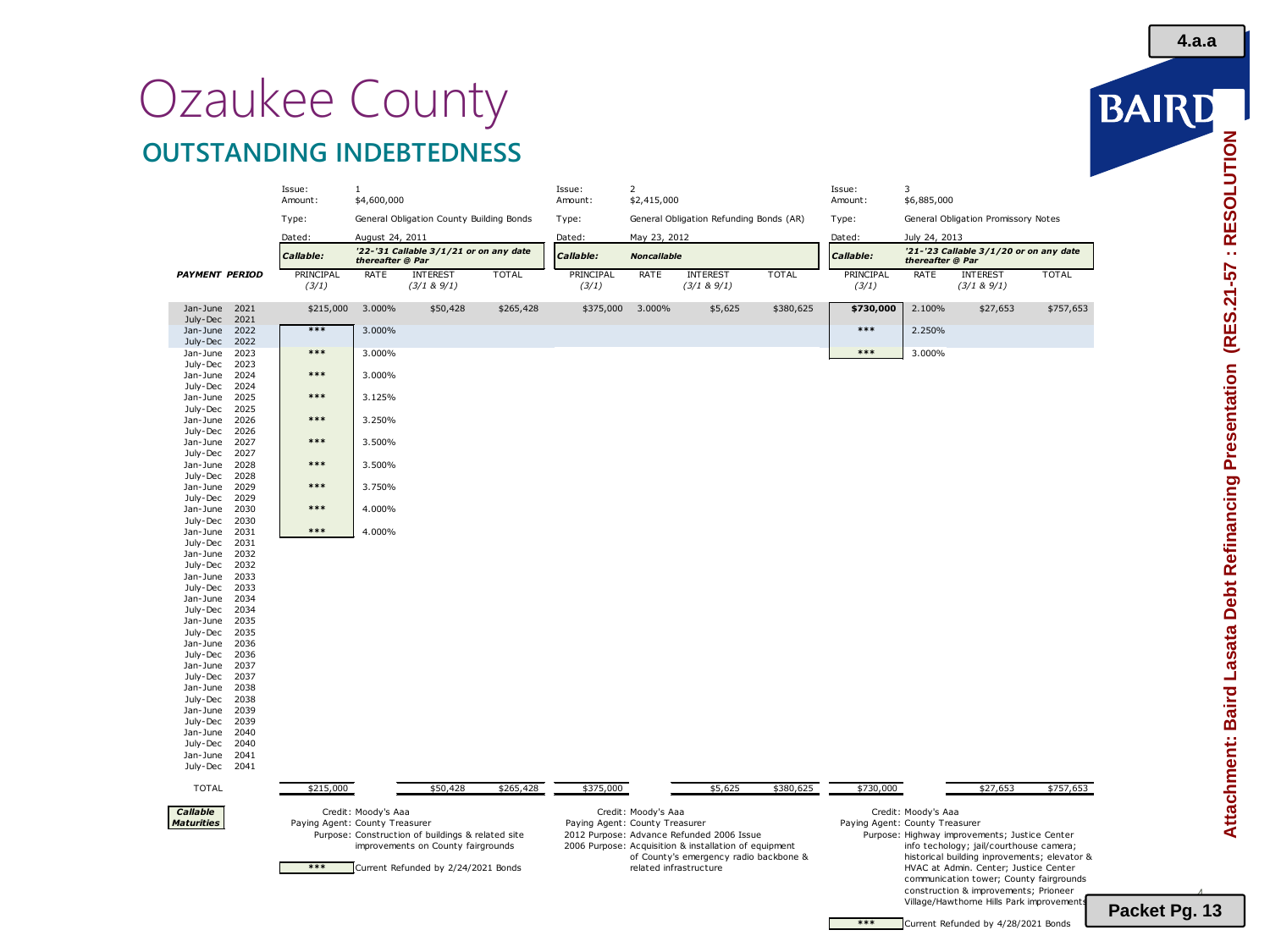# Ozaukee County

## **OUTSTANDING INDEBTEDNESS, CONTINUED**

|                       |              | Issue:                         | $\Delta$            |                                                 |                        | Issue:                         | 5                |                                           |                       | Issue:                         | 6                       |                                        |                       |
|-----------------------|--------------|--------------------------------|---------------------|-------------------------------------------------|------------------------|--------------------------------|------------------|-------------------------------------------|-----------------------|--------------------------------|-------------------------|----------------------------------------|-----------------------|
|                       |              | Amount:                        | \$10,000,000        |                                                 |                        | Amount:                        | \$7,150,000      |                                           |                       | Amount:                        | \$4,000,000             |                                        |                       |
|                       |              | Type:                          |                     | General Obligation County Building Bonds        |                        | Type:                          |                  | General Obligation Refunding Bonds (AR)   |                       | Type:                          |                         | General Obligation Promissory Notes    |                       |
|                       |              | Dated:                         | August 28, 2014     |                                                 |                        | Dated:                         | February 2, 2015 |                                           |                       | Dated:                         | March 7, 2019           |                                        |                       |
|                       |              | <i><b>Callable:</b></i>        | thereafter @ Par    | '23-'34 Callable 3/1/22 or on any date          |                        | Callable:                      | thereafter @ Par | '24-'28 Callable 3/1/23 or on any date    |                       | Callable:                      | thereafter @ Par        | '26-'29 Callable 3/1/25 or on any date |                       |
| <b>PAYMENT PERIOD</b> |              | PRINCIPAL                      | RATE                | <b>INTEREST</b>                                 | <b>TOTAL</b>           | PRINCIPAL                      | RATE             | <b>INTEREST</b>                           | <b>TOTAL</b>          | PRINCIPAL                      | RATE                    | <b>INTEREST</b>                        | <b>TOTAL</b>          |
|                       |              | (3/1)                          |                     | (3/1 & 8)9/1)                                   |                        | (3/1)                          |                  | (3/1 & 8)9/1)                             |                       | (9/1/19 & 3/1)<br>Thereafter)  |                         | (3/1 & 8)9/1)                          |                       |
| Jan-June<br>July-Dec  | 2021<br>2021 | \$465,000                      | 3.000%              | \$115,525<br>\$108,550                          | \$580,525<br>\$108,550 | \$620,000                      | 3.000%           | \$91,363<br>\$82,063                      | \$711,363<br>\$82,063 | \$345,000                      | 2.000%                  | \$46,600<br>\$43,150                   | \$391,600<br>\$43,150 |
| Jan-June<br>July-Dec  | 2022<br>2022 | \$480,000                      | 3.000%              | \$108,550<br>\$101,350                          | \$588,550<br>\$101,350 | \$645,000                      | 3.000%           | \$82,063<br>\$72,388                      | \$727,063<br>\$72,388 | \$355,000                      | 2.000%                  | \$43,150<br>\$39,600                   | \$398,150<br>\$39,600 |
| Jan-June              | 2023         | \$490,000                      | 2.000%              | \$101,350                                       | $$591,350$             | \$670,000                      | 3.000%           | \$72,388                                  | \$742,388             | \$360,000                      | 2.000%                  | \$39,600                               | \$399,600             |
| July-Dec              | 2023         |                                |                     | \$96,450                                        | \$96,450               |                                |                  | \$62,338                                  | \$62,338              |                                |                         | \$36,000                               | \$36,000              |
| Jan-June              | 2024<br>2024 | \$500,000                      | 2.125%              | \$96,450<br>\$91,138                            | \$596,450<br>\$91,138  | \$695,000                      | 3.000%           | \$62,338<br>\$51,913                      | \$757,338             | \$370,000                      | 3.000%                  | \$36,000                               | \$406,000<br>\$30,450 |
| July-Dec<br>Jan-June  | 2025         | \$515,000                      | 2.500%              | \$91,138                                        | \$606,138              | \$725,000                      | 3.000%           | \$51,913                                  | \$51,913<br>\$776,913 | \$380,000                      | 3.000%                  | \$30,450<br>\$30,450                   | \$410,450             |
| July-Dec              | 2025         |                                |                     | \$84,700                                        | \$84,700               |                                |                  | \$41,038                                  | \$41,038              |                                |                         | \$24,750                               | \$24,750              |
| Jan-June              | 2026         | \$525,000                      | 2.750%              | \$84,700                                        | \$609,700              | \$750,000                      | 3.500%           | \$41,038                                  | \$791,038             | \$395,000                      | 3.000%                  | \$24,750                               | \$419,750             |
| July-Dec              | 2026         |                                |                     | \$77,481                                        | \$77,481               |                                |                  | \$27,913                                  | \$27,913              |                                |                         | \$18,825                               | \$18,825              |
| Jan-June              | 2027         | \$540,000                      | 3.000%              | \$77,481                                        | \$617,481              | \$780,000                      | 3.500%           | \$27,913                                  | \$807,913             | \$405,000                      | 3.000%                  | \$18,825                               | \$423,825             |
| July-Dec              | 2027         |                                |                     | \$69,381                                        | \$69,381               |                                |                  | \$14,263                                  | \$14,263              |                                |                         | \$12,750                               | \$12,750              |
| Jan-June              | 2028         | \$560,000                      | 3.000%              | \$69,381                                        | \$629,381              | \$815,000                      | 3.500%           | \$14,263                                  | \$829,263             | \$420,000                      | 3.000%                  | \$12,750                               | \$432,750             |
| July-Dec<br>Jan-June  | 2028<br>2029 |                                | 3.000%              | \$60,981<br>\$60,981                            | \$60,981<br>\$635,981  |                                |                  |                                           |                       | \$430,000                      | 3.000%                  | \$6,450                                | \$6,450               |
| July-Dec              | 2029         | \$575,000                      |                     | \$52,356                                        | \$52,356               |                                |                  |                                           |                       |                                |                         | \$6,450                                | \$436,450             |
| Jan-June              | 2030         | \$595,000                      | 3.125%              | \$52,356                                        | \$647,356              |                                |                  |                                           |                       |                                |                         |                                        |                       |
| July-Dec              | 2030         |                                |                     | \$43,059                                        | \$43,059               |                                |                  |                                           |                       |                                |                         |                                        |                       |
| Jan-June              | 2031         | \$610,000                      | 3.250%              | \$43,059                                        | \$653,059              |                                |                  |                                           |                       |                                |                         |                                        |                       |
| July-Dec              | 2031         |                                |                     | \$33,147                                        | \$33,147               |                                |                  |                                           |                       |                                |                         |                                        |                       |
| Jan-June              | 2032         | \$635,000                      | 3.500%              | \$33,147                                        | \$668,147              |                                |                  |                                           |                       |                                |                         |                                        |                       |
| July-Dec              | 2032         |                                |                     | \$22,034                                        | \$22,034               |                                |                  |                                           |                       |                                |                         |                                        |                       |
| Jan-June<br>July-Dec  | 2033<br>2033 | \$655,000                      | 3.250%              | \$22,034<br>\$11,391                            | \$677,034<br>\$11,391  |                                |                  |                                           |                       |                                |                         |                                        |                       |
| Jan-June              | 2034         | \$675,000                      | 3.375%              | \$11,391                                        | $$686,391$ .           |                                |                  |                                           |                       |                                |                         |                                        |                       |
| July-Dec              | 2034         |                                |                     |                                                 |                        |                                |                  |                                           |                       |                                |                         |                                        |                       |
| Jan-June              | 2035         |                                |                     |                                                 |                        |                                |                  |                                           |                       |                                |                         |                                        |                       |
| July-Dec              | 2035         |                                |                     |                                                 |                        |                                |                  |                                           |                       |                                |                         |                                        |                       |
| Jan-June              | 2036         |                                |                     |                                                 |                        |                                |                  |                                           |                       |                                |                         |                                        |                       |
| July-Dec              | 2036         |                                |                     |                                                 |                        |                                |                  |                                           |                       |                                |                         |                                        |                       |
| Jan-June              | 2037         |                                |                     |                                                 |                        |                                |                  |                                           |                       |                                |                         |                                        |                       |
| July-Dec<br>Jan-June  | 2037<br>2038 |                                |                     |                                                 |                        |                                |                  |                                           |                       |                                |                         |                                        |                       |
| July-Dec              | 2038         |                                |                     |                                                 |                        |                                |                  |                                           |                       |                                |                         |                                        |                       |
| Jan-June              | 2039         |                                |                     |                                                 |                        |                                |                  |                                           |                       |                                |                         |                                        |                       |
| July-Dec              | 2039         |                                |                     |                                                 |                        |                                |                  |                                           |                       |                                |                         |                                        |                       |
| Jan-June              | 2040         |                                |                     |                                                 |                        |                                |                  |                                           |                       |                                |                         |                                        |                       |
| July-Dec              | 2040         |                                |                     |                                                 |                        |                                |                  |                                           |                       |                                |                         |                                        |                       |
| Jan-June              | 2041         |                                |                     |                                                 |                        |                                |                  |                                           |                       |                                |                         |                                        |                       |
| July-Dec              | 2041         |                                |                     |                                                 |                        |                                |                  |                                           |                       |                                |                         |                                        |                       |
| <b>TOTAL</b>          |              | \$7,820,000                    |                     | \$1,819,563                                     | \$9,639,563            | \$5,700,000                    |                  | \$795,188                                 | \$6,495,188           | \$3,460,000                    |                         | \$470,550                              | \$3,930,550           |
| Callable              |              |                                | Credit: Moody's Aaa |                                                 |                        | Credit: Aaa                    |                  |                                           |                       | Credit: Aaa                    |                         |                                        |                       |
| <b>Maturities</b>     |              | Paying Agent: County Treasurer |                     |                                                 |                        | Paying Agent: County Treasurer |                  |                                           |                       | Paying Agent: County Treasurer |                         |                                        |                       |
|                       |              |                                |                     | Purpose: Renovation & construction improvements |                        |                                |                  | 2015 Purpose: Advance Refunded 2008 Bonds |                       |                                |                         | Notes: Bid premium of \$50,168.30      | Pa                    |
|                       |              |                                |                     | to Lasata Care Center.                          |                        | 2008 Purpose: Lasata RCAC      |                  |                                           |                       |                                | Purpose: Radio Projects |                                        |                       |
|                       |              |                                |                     |                                                 |                        |                                |                  |                                           |                       |                                |                         |                                        |                       |

BAIRD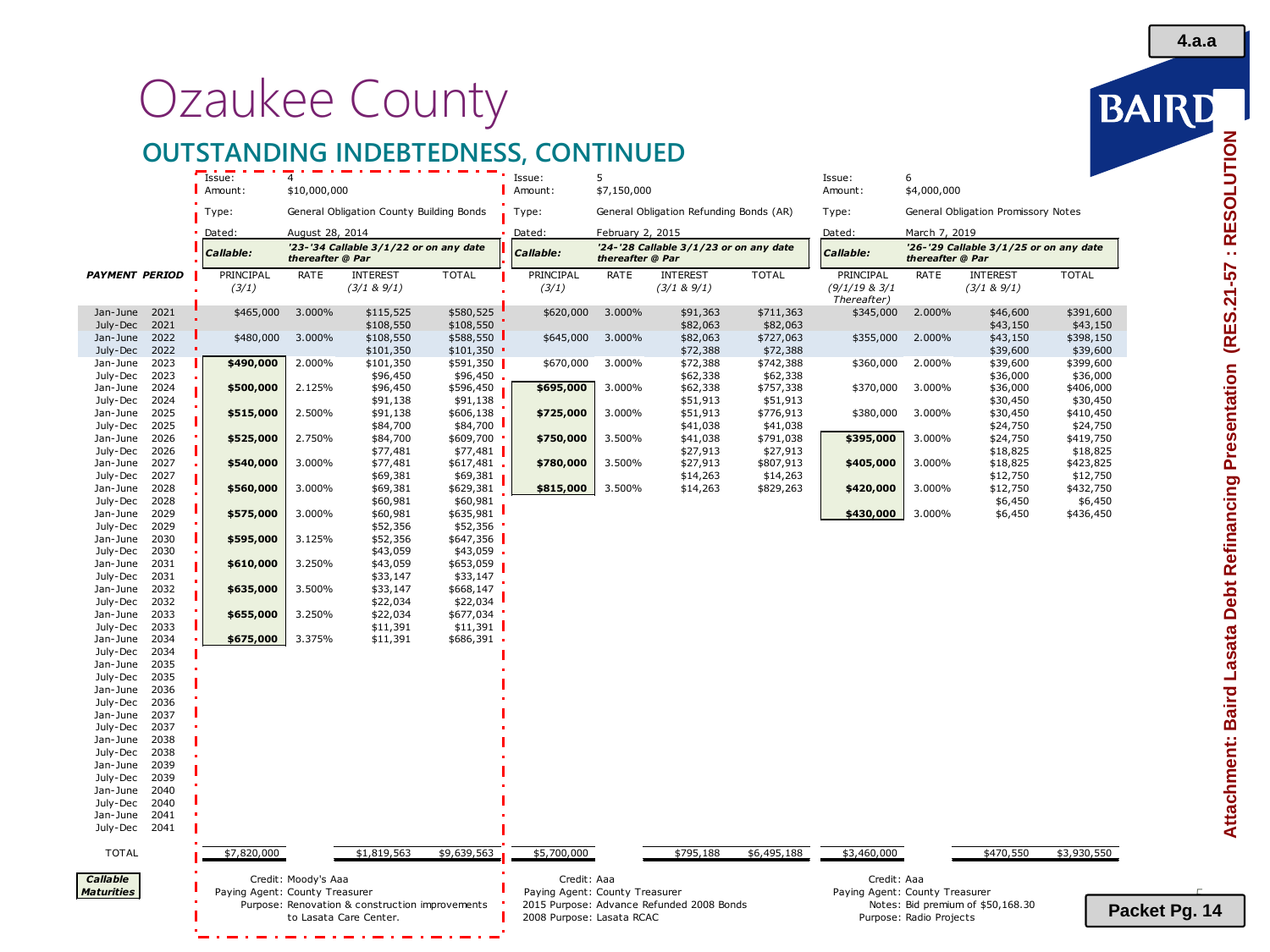# Ozaukee County

## **OUTSTANDING INDEBTEDNESS, CONTINUED**

| \$2,610,000<br>\$7,750,000<br>Amount:<br>Amount:<br>General Obligation Corporate Purpose<br>TOTAL GENERAL OBLIGATION DEBT SERVICE<br>Type:<br>General Obligation Refunding Bonds (CR)<br>Type:                                                            |                                               |
|-----------------------------------------------------------------------------------------------------------------------------------------------------------------------------------------------------------------------------------------------------------|-----------------------------------------------|
|                                                                                                                                                                                                                                                           |                                               |
| Bonds (CR/New Money)<br>Dated:<br>Dated:                                                                                                                                                                                                                  |                                               |
| April 28, 2021<br>February 24, 2021<br>'30-'41 Callable 3/1/29 or on any date                                                                                                                                                                             |                                               |
| Callable:<br><b>Noncallable</b><br>Callable:<br>thereafter @ Par                                                                                                                                                                                          | <b>FISCAL YEAR</b><br><b>CALENDAR YEAR</b>    |
| <b>PAYMENT PERIOD</b><br>PRINCIPAL<br>RATE<br><b>INTEREST</b><br><b>TOTAL</b><br>PRINCIPAL<br>RATE<br><b>INTEREST</b><br><b>TOTAL</b><br>PRINCIPAL<br><b>INTEREST</b><br><b>TOTAL</b><br>(3/1)<br>(3/1 & 9/1)<br>(3/1)<br>(3/1 & 9/1)                     | <b>TOTAL</b><br><b>TOTAL</b><br>Jan-June Only |
| 2021<br>\$2,750,000<br>\$337,193<br>\$3,087,193<br>Jan-June                                                                                                                                                                                               | \$3,087,193                                   |
| 2021<br>\$251,683<br>\$251,683<br>July-Dec<br>\$17,921<br>\$17,921                                                                                                                                                                                        | \$3,338,876                                   |
| Jan-June 2022<br>\$240,000<br>1.000%<br>\$257,250<br>\$435,000<br>3.000%<br>\$568,962<br>\$384,974<br>\$17,250<br>\$133,962<br>\$2,155,000<br>\$2,539,974                                                                                                 | \$2,791,658                                   |
| July-Dec<br>2022<br>\$16,050<br>\$73,056<br>\$73,056<br>\$302,444<br>\$302,444<br>\$16,050                                                                                                                                                                | \$2,842,418                                   |
| Jan-June<br>2023<br>\$245,000<br>1.000%<br>\$16,050<br>\$261,050<br>\$495,000<br>3.000%<br>\$73,056<br>\$568,056<br>\$302,444<br>\$2,562,444<br>\$2,260,000<br>July-Dec<br>2023<br>\$14,825<br>\$14,825<br>\$65,631<br>\$65,631<br>\$275,244<br>\$275,244 | \$2,864,888<br>\$2,837,688                    |
| Jan-June<br>2024<br>\$245,000<br>1.000%<br>\$14,825<br>\$259,825<br>\$520,000<br>3.000%<br>\$65,631<br>\$585,631<br>\$275,244<br>\$2,605,244<br>\$2,330,000                                                                                               | \$2,880,488                                   |
| July-Dec<br>2024<br>\$13,600<br>\$13,600<br>\$57,831<br>\$57,831<br>\$244,931<br>\$244,931                                                                                                                                                                | \$2,850,175                                   |
| Jan-June<br>2025<br>\$255,000<br>1.000%<br>\$268,600<br>\$530,000<br>2.000%<br>\$57,831<br>\$587,831<br>\$244,931<br>\$13,600<br>\$2,405,000<br>\$2,649,931                                                                                               | \$2,894,863                                   |
| \$52,531<br>July-Dec<br>2025<br>\$12,325<br>\$12,325<br>\$52,531<br>\$215,344<br>\$215,344                                                                                                                                                                | \$2,865,275                                   |
| Jan-June<br>2026<br>\$255,000<br>1.000%<br>\$12,325<br>\$267,325<br>2.000%<br>\$52,531<br>\$587,531<br>\$215,344<br>\$2,675,344<br>\$535,000<br>\$2,460,000                                                                                               | \$2,890,688                                   |
| July-Dec<br>\$47,181<br>2026<br>\$11,050<br>\$11,050<br>\$47,181<br>\$182,450<br>\$182,450                                                                                                                                                                | \$2,857,794                                   |
| Jan-June<br>2027<br>\$260,000<br>1.000%<br>\$11,050<br>\$271,050<br>\$550,000<br>2.000%<br>\$47,181<br>\$597,181<br>\$2,535,000<br>\$182,450<br>\$2,717,450                                                                                               | \$2,899,900                                   |
| July-Dec<br>\$9,750<br>\$41,681<br>\$147,825<br>2027<br>\$9,750<br>\$41,681<br>\$147,825                                                                                                                                                                  | \$2,865,275                                   |
| Jan-June<br>2028<br>\$270,000<br>1.000%<br>\$9,750<br>\$279,750<br>\$560,000<br>2.000%<br>\$41,681<br>\$601,681<br>\$2,625,000<br>\$147,825<br>\$2,772,825                                                                                                | \$2,920,650                                   |
| July-Dec<br>2028<br>\$8,400<br>\$8,400<br>\$36,081<br>\$36,081<br>\$111,913<br>\$111,913                                                                                                                                                                  | \$2,884,738                                   |
| 2.000%<br>Jan-June<br>2029<br>\$270,000<br>2.000%<br>\$8,400<br>\$278,400<br>\$575,000<br>\$36,081<br>\$611,081<br>\$111,913<br>\$1,961,913<br>\$1,850,000<br>July-Dec<br>2029<br>\$5,700<br>\$5,700<br>\$30,331<br>\$30,331<br>\$88,388<br>\$88,388      | \$2,073,825<br>\$2,050,300                    |
| Jan-June<br>2.000%<br>\$285,700<br>\$580,000<br>1.500%<br>\$30,331<br>\$610,331<br>2030<br>\$280,000<br>\$5,700<br>\$1,455,000<br>\$88,388<br>\$1,543,388                                                                                                 | \$1,631,775                                   |
| July-Dec<br>\$2,900<br>\$2,900<br>\$25,981<br>\$25,981<br>\$71,941<br>2030<br>\$71,941                                                                                                                                                                    | \$1,615,328                                   |
| \$25,981<br>Jan-June<br>2031<br>2.000%<br>\$2,900<br>\$615,981<br>\$71,941<br>\$1,561,941<br>\$290,000<br>\$292,900<br>\$590,000<br>1.500%<br>\$1,490,000                                                                                                 | \$1,633,881                                   |
| July-Dec<br>2031<br>\$21,556<br>\$21,556<br>\$54,703<br>\$54,703                                                                                                                                                                                          | \$1,616,644                                   |
| \$21,556<br>\$54,703<br>Jan-June<br>2032<br>\$220,000<br>1.500%<br>\$241,556<br>\$855,000<br>\$909,703                                                                                                                                                    | \$964,406                                     |
| July-Dec<br>2032<br>\$19,906<br>\$19,906<br>\$41,941<br>\$41,941                                                                                                                                                                                          | \$951,644                                     |
| Jan-June<br>2033<br>1.500%<br>\$19,906<br>\$239,906<br>\$41,941<br>\$220,000<br>\$875,000<br>\$916,941                                                                                                                                                    | \$958,881                                     |
| July-Dec<br>2033<br>\$18,256<br>\$18,256<br>\$29,647<br>\$29,647                                                                                                                                                                                          | \$946,588                                     |
| Jan-June<br>2034<br>\$225,000<br>1.500%<br>\$18,256<br>\$243,256<br>\$900,000<br>\$29,647<br>\$929,647                                                                                                                                                    | \$959,294                                     |
| July-Dec<br>2034<br>\$16,569<br>\$16,569<br>\$16,569<br>\$16,569                                                                                                                                                                                          | \$946,216                                     |
| Jan-June<br>2035<br>\$230,000<br>1.750%<br>\$16,569<br>\$246,569<br>\$230,000<br>\$16,569<br>\$246,569<br>July-Dec<br>2035<br>\$14,556<br>\$14,556<br>\$14,556<br>\$14,556                                                                                | \$263,138<br>\$261,125                        |
| 2036<br>\$235,000<br>1.750%<br>\$14,556<br>\$249,556<br>\$235,000<br>\$249,556<br>Jan-June<br>\$14,556                                                                                                                                                    | \$264,113                                     |
| July-Dec<br>2036<br>\$12,500<br>\$12,500<br>\$12,500<br>\$12,500                                                                                                                                                                                          | \$262,056                                     |
| Jan-June<br>2037<br>\$240,000<br>2.000%<br>\$12,500<br>\$252,500<br>\$240,000<br>\$12,500<br>\$252,500                                                                                                                                                    | \$265,000                                     |
| July-Dec<br>2037<br>\$10,100<br>\$10,100<br>\$10,100<br>\$10,100                                                                                                                                                                                          | \$262,600                                     |
| Jan-June<br>\$10,100<br>\$255,100<br>2038<br>\$245,000<br>2.000%<br>\$255,100<br>\$245,000<br>\$10,100                                                                                                                                                    | \$265,200                                     |
| July-Dec<br>2038<br>\$7,650<br>\$7,650<br>\$7,650<br>\$7,650                                                                                                                                                                                              | \$262,750                                     |
| Jan-June<br>2039<br>\$250,000<br>2.000%<br>\$7,650<br>\$257,650<br>\$250,000<br>\$7,650<br>\$257,650                                                                                                                                                      | \$265,300                                     |
| July-Dec<br>2039<br>\$5,150<br>\$5,150<br>\$5,150<br>\$5,150                                                                                                                                                                                              | \$262,800                                     |
| Jan-June<br>2040<br>\$255,000<br>2.000%<br>\$5,150<br>\$260,150<br>\$255,000<br>\$5,150<br>\$260,150                                                                                                                                                      | \$265,300                                     |
| July-Dec<br>2040<br>\$2,600<br>\$2,600<br>\$2,600<br>\$2,600<br>Jan-June<br>2041<br>\$260,000<br>2.000%<br>\$2,600<br>\$262,600<br>\$260,000                                                                                                              | \$262,750                                     |
| \$2,600<br>\$262,600<br>July-Dec 2041                                                                                                                                                                                                                     | \$265,200<br>\$262,600                        |
|                                                                                                                                                                                                                                                           |                                               |
| \$2,610,000<br>\$224,371<br>\$2,834,371<br>\$7,750,000<br>\$1,252,262<br>\$9,002,262<br>\$28,660,000<br>\$4,645,638<br>\$33,305,638<br><b>TOTAL</b>                                                                                                       | \$33,305,638<br>\$33,305,638                  |
| Callable<br>Credit: "Aaa"<br>Credit: Aaa                                                                                                                                                                                                                  |                                               |
| <b>Maturities</b><br>Paying Agent: County Treasurer<br>Paying Agent: County Treasurer                                                                                                                                                                     |                                               |
| Notes: Bid premium of \$168,225.95<br>Notes:                                                                                                                                                                                                              |                                               |
| Purpose: CR of 2011 Bonds<br>Purpose: CR of 2013 Notes                                                                                                                                                                                                    |                                               |
| CR of 2017 Master Lease Purchase Agreement<br>Sheriff Storage Building at the Justice Center                                                                                                                                                              |                                               |



**4.a.a**

 $\overline{\phantom{0}}$ **Packet Pg. 15**

Highway Storage Building

Parks Storage Building to replace an old building

Shelter/Bathroom at Covered Bridge Park Shelter/Bathroom at Lion's Den Park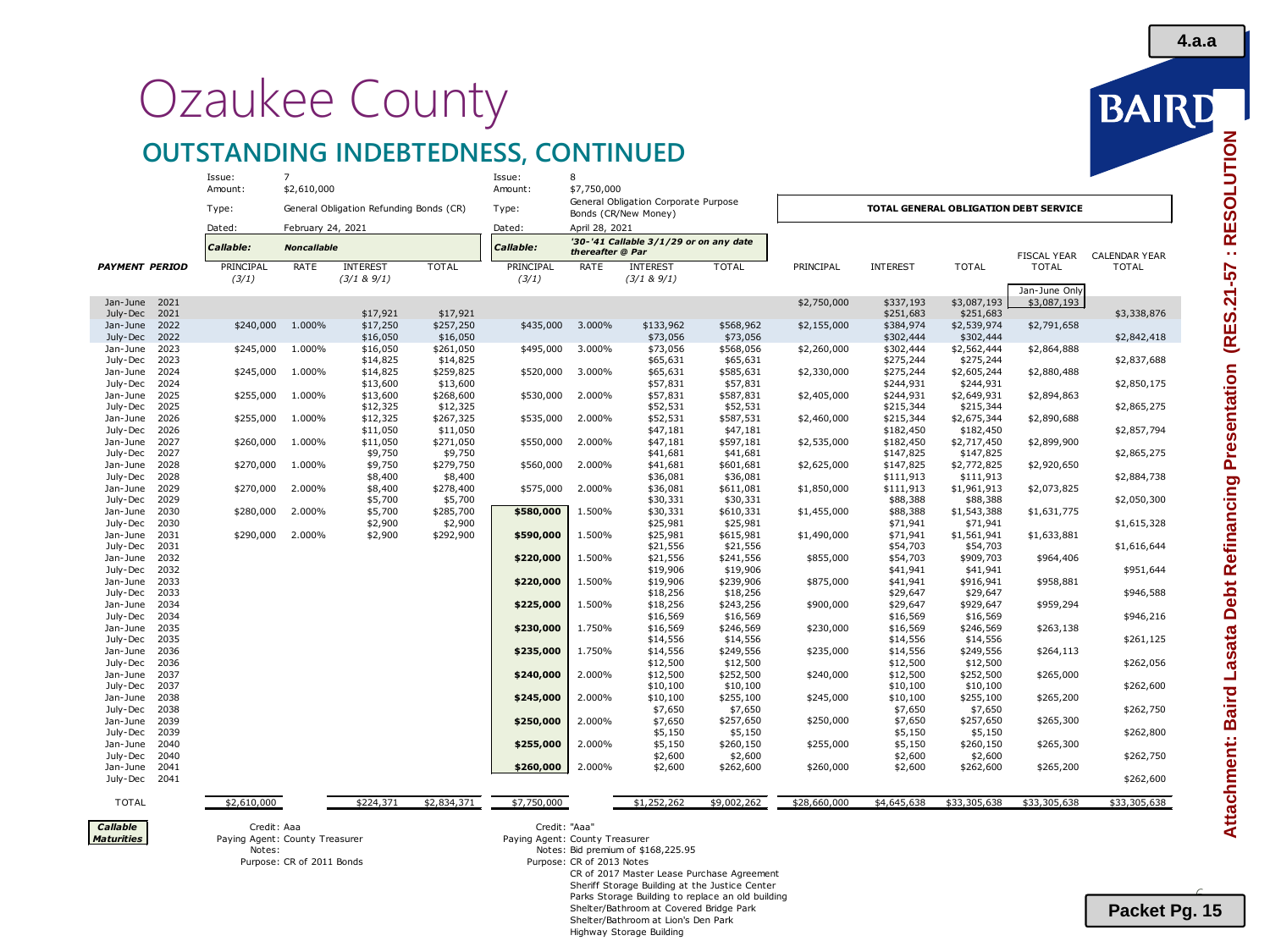## Ozaukee County **ILLUSTRATION OF OUTSTANDING INDEBTEDNESS**



Attachment: Baird Lasata Debt Refinancing Presentation (RES.21-57: RESOLUTION **Attachment: Baird Lasata Debt Refinancing Presentation (RES.21-57 : RESOLUTION**

BAIRD

■ Levy Outstanding Indebtedness ■ Lasata Outstanding Indebtedness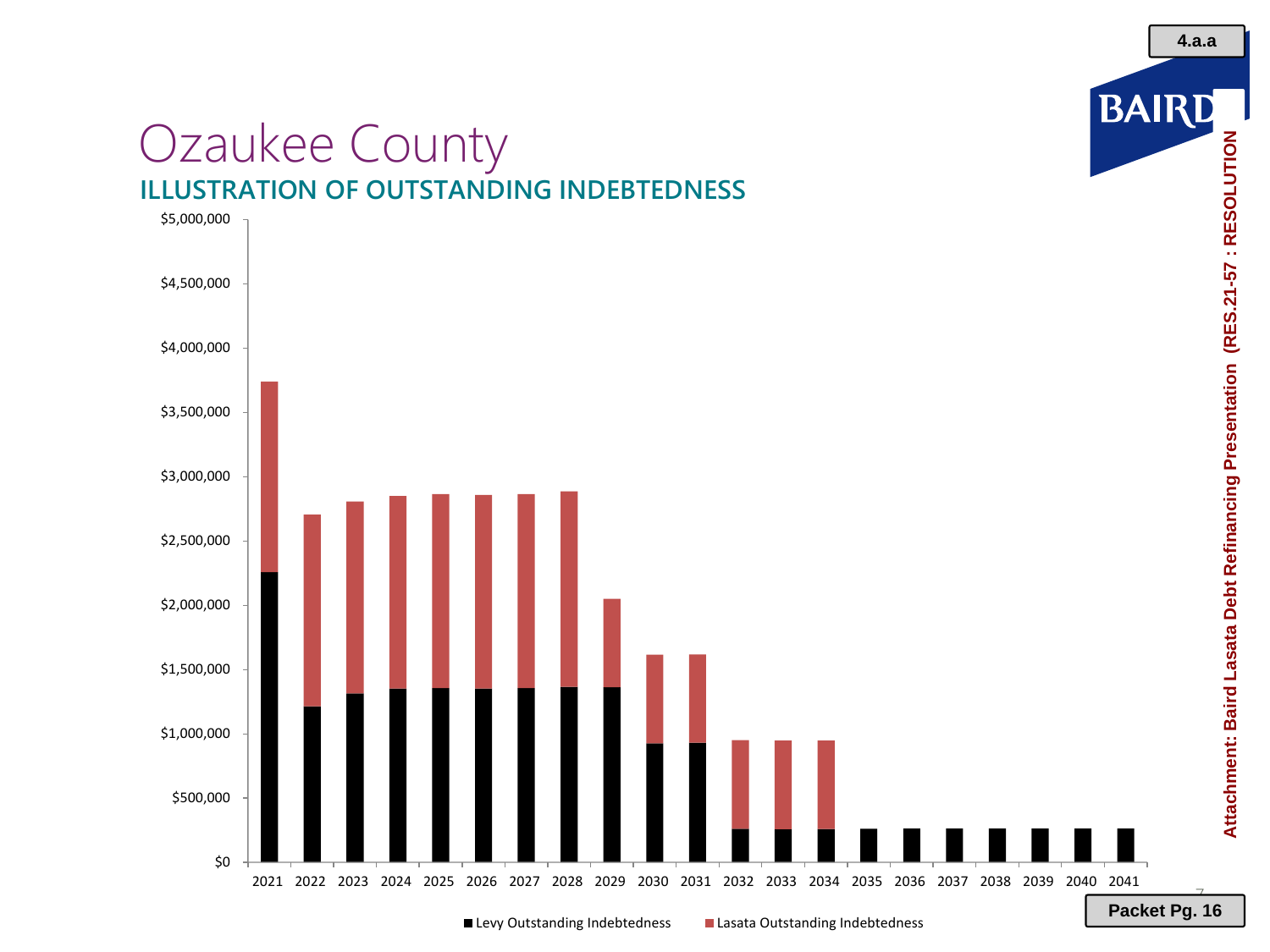# Ozaukee County **HYPOTHETICAL REFINANCING ILLUSTRATION**



|                  |                                                                                                                                                                                      |                                                                                                                                | <b>BEFORE REFINANCING</b>                                                                                                                                                       |                                                                                                                                                                                                                                                                                                                                                                                                                                                                                                    |                                                                                                                                                                                                     |                                                                                                            |                                                                                                                |                                |                                                                                                                                                                         | <b>AFTER REFINANCING</b>                                                                                                                                              |                                                                                                                                                                                     |                                                                                                        |                                                                                                                                                                                                     |                                                                                                                                                                         |
|------------------|--------------------------------------------------------------------------------------------------------------------------------------------------------------------------------------|--------------------------------------------------------------------------------------------------------------------------------|---------------------------------------------------------------------------------------------------------------------------------------------------------------------------------|----------------------------------------------------------------------------------------------------------------------------------------------------------------------------------------------------------------------------------------------------------------------------------------------------------------------------------------------------------------------------------------------------------------------------------------------------------------------------------------------------|-----------------------------------------------------------------------------------------------------------------------------------------------------------------------------------------------------|------------------------------------------------------------------------------------------------------------|----------------------------------------------------------------------------------------------------------------|--------------------------------|-------------------------------------------------------------------------------------------------------------------------------------------------------------------------|-----------------------------------------------------------------------------------------------------------------------------------------------------------------------|-------------------------------------------------------------------------------------------------------------------------------------------------------------------------------------|--------------------------------------------------------------------------------------------------------|-----------------------------------------------------------------------------------------------------------------------------------------------------------------------------------------------------|-------------------------------------------------------------------------------------------------------------------------------------------------------------------------|
|                  |                                                                                                                                                                                      | \$10,000,000<br>G.O. County Building Bonds<br>Dated August 28, 2014                                                            |                                                                                                                                                                                 | <b>OTHER</b><br><b>LASATA</b><br><b>DEBT</b><br><b>SERVICE</b>                                                                                                                                                                                                                                                                                                                                                                                                                                     | <b>TOTAL</b><br><b>DEBT</b><br><b>SERVICE</b>                                                                                                                                                       |                                                                                                            | \$10,000,000<br>G.O. County Building Bonds<br>Dated August 28, 2014                                            |                                |                                                                                                                                                                         | \$6,700,000<br>G.O. Refunding Bonds (CR)<br>Dated February 23, 2022 1                                                                                                 | $\epsilon$                                                                                                                                                                          | <b>OTHER</b><br><b>LASATA</b><br><b>DEBT</b><br><b>SERVICE</b>                                         | <b>TOTAL</b><br><b>NEW DEBT</b><br><b>SERVICE</b>                                                                                                                                                   | <b>POTE</b><br><b>DEBTS</b><br><b>SAVI</b>                                                                                                                              |
| Calendar<br>Year | PRINCIPAL<br>(3/1)                                                                                                                                                                   | RATE                                                                                                                           | <b>INTEREST</b><br>(3/1 & 8)9/1)                                                                                                                                                |                                                                                                                                                                                                                                                                                                                                                                                                                                                                                                    |                                                                                                                                                                                                     |                                                                                                            | PRINCIPAL<br>(3/1)                                                                                             | <b>INTEREST</b><br>(3/1 & 9/1) | PRINCIPAL<br>(3/1)                                                                                                                                                      | <b>INTEREST</b><br>(3/1 & 8)9/1)<br>$AIC =$<br>1.51%                                                                                                                  | <b>TOTAL</b>                                                                                                                                                                        |                                                                                                        |                                                                                                                                                                                                     | I (RES.21                                                                                                                                                               |
|                  | \$480,000<br>\$490,000<br>\$500,000<br>\$515,000<br>\$525,000<br>\$540,000<br>\$560,000<br>\$575,000<br>\$595,000<br>\$610,000<br>\$635,000<br>\$655,000<br>\$675,000<br>\$7,355,000 | 3.000%<br>2.000%<br>2.125%<br>2.500%<br>2.750%<br>3.000%<br>3.000%<br>3.000%<br>3.125%<br>3.250%<br>3.500%<br>3.250%<br>3.375% | \$209,900<br>\$197,800<br>\$187,588<br>\$175,838<br>\$162,181<br>\$146,863<br>\$130,363<br>\$113,338<br>\$95,416<br>\$76,206<br>\$55,181<br>\$33,425<br>\$11,391<br>\$1,595,488 | \$799,450<br>\$804,725<br>\$809,250<br>\$817,950<br>\$818,950<br>\$822,175<br>\$829,263<br>\$5,701,763                                                                                                                                                                                                                                                                                                                                                                                             | \$1,489,350<br>\$1,492,525<br>\$1,496,838<br>\$1,508,788<br>\$1,506,131<br>\$1,509,038<br>\$1,519,625<br>\$688,338<br>\$690,416<br>\$686,206<br>\$690,181<br>\$688,425<br>\$686,391<br>\$14,652,250 | $\ast$<br>$\ast$<br>$\ast$<br>$\ast$<br>$\ast$<br>$\ast$<br>$\ast$<br>$\ast$<br>$\ast$<br>$\ast$<br>$\ast$ | \$480,000<br>***<br>$***$<br>$***$<br>***<br>***<br>***<br>***<br>***<br>***<br>***<br>***<br>***<br>\$480,000 | \$108,550<br>\$108,550         | \$515,000<br>\$520,000<br>\$530,000<br>\$530,000<br>\$535,000<br>\$550,000<br>\$555,000<br>\$570,000<br>\$580,000<br>\$595,000<br>\$605,000<br>\$615,000<br>\$6,700,000 | \$56,243<br>\$105,125<br>\$99,950<br>\$94,700<br>\$89,400<br>\$84,075<br>\$75,900<br>\$64,850<br>\$53,600<br>\$42,100<br>\$30,350<br>\$18,350<br>\$6,150<br>\$820,793 | \$56,243<br>\$620,125<br>\$619,950<br>\$624,700<br>\$619,400<br>\$619,075<br>\$625,900<br>\$619,850<br>\$623,600<br>\$622,100<br>\$625,350<br>\$623,350<br>\$621,150<br>\$7,520,793 | \$799,450<br>\$804,725<br>\$809,250<br>\$817,950<br>\$818,950<br>\$822,175<br>\$829,263<br>\$5,701,763 | \$1,444,243<br>\$1,424,850<br>\$1,429,200<br>\$1,442,650<br>\$1,438,350<br>\$1,441,250<br>\$1,455,163<br>\$619,850<br>\$623,600<br>\$622,100<br>\$625,350<br>\$623,350<br>\$621,150<br>\$13,811,106 | \$<br>$\boldsymbol{\mathcal{L}}$<br>\$<br>\$<br>$\boldsymbol{s}$<br>$\boldsymbol{\mathcal{L}}$<br>\$<br>\$<br>\$<br>\$<br>s.<br>$\boldsymbol{\mathcal{F}}$<br>\$<br>\$8 |
|                  |                                                                                                                                                                                      | CALLABLE MATURITIES                                                                                                            | Maturities callable 3/1/2022 or any date thereafter.                                                                                                                            |                                                                                                                                                                                                                                                                                                                                                                                                                                                                                                    |                                                                                                                                                                                                     |                                                                                                            | ***                                                                                                            | REFINANCED WITH 2022 ISSUE.    |                                                                                                                                                                         |                                                                                                                                                                       |                                                                                                                                                                                     |                                                                                                        |                                                                                                                                                                                                     | $($ \$                                                                                                                                                                  |
|                  |                                                                                                                                                                                      |                                                                                                                                |                                                                                                                                                                                 | (1) This illustration represents a mathematical calculation of potential interest cost savings (cost), assuming hypothetical<br>rates based on current rates for municipal bonds as of 12/13/21 +10bps. Actual rates may vary. If actual rates are<br>higher than those assumed, the interest cost savings would be lower. This illustration provides information and is not<br>intended to be a recommendation, proposal or suggestion for a refinancing or otherwise to be considered as advice. |                                                                                                                                                                                                     |                                                                                                            |                                                                                                                |                                |                                                                                                                                                                         |                                                                                                                                                                       |                                                                                                                                                                                     |                                                                                                        |                                                                                                                                                                                                     | \$7<br>\$7<br>$\mathbf{1}$                                                                                                                                              |
|                  |                                                                                                                                                                                      |                                                                                                                                |                                                                                                                                                                                 |                                                                                                                                                                                                                                                                                                                                                                                                                                                                                                    |                                                                                                                                                                                                     |                                                                                                            |                                                                                                                |                                |                                                                                                                                                                         |                                                                                                                                                                       |                                                                                                                                                                                     |                                                                                                        | <b>Interest Rate Sensitivity</b>                                                                                                                                                                    |                                                                                                                                                                         |
|                  |                                                                                                                                                                                      |                                                                                                                                |                                                                                                                                                                                 | (2) Present value calculated using the All Inclusive Cost (AIC) of 1.51% as the discount rate.<br>Inclusive of estimated investment earnings calculated using an estimated investment rate of 0.05%.                                                                                                                                                                                                                                                                                               |                                                                                                                                                                                                     |                                                                                                            |                                                                                                                |                                |                                                                                                                                                                         |                                                                                                                                                                       |                                                                                                                                                                                     | Change<br>in Rates<br>$-0.30%$<br>$-0.20%$<br>$-0.10%$                                                 | Est. PV %<br>Savings<br>12.608%<br>11.896%<br>11.193%                                                                                                                                               | Est. P<br>Savir<br>\$866,<br>\$817,<br>\$769,                                                                                                                           |

11.193%  $+0.10\%$  9.802% \$673,<br>+0.20% 9.114% \$626,!

+0.30% 8.434% \$579,8

 $+0.20\%$  9.114%